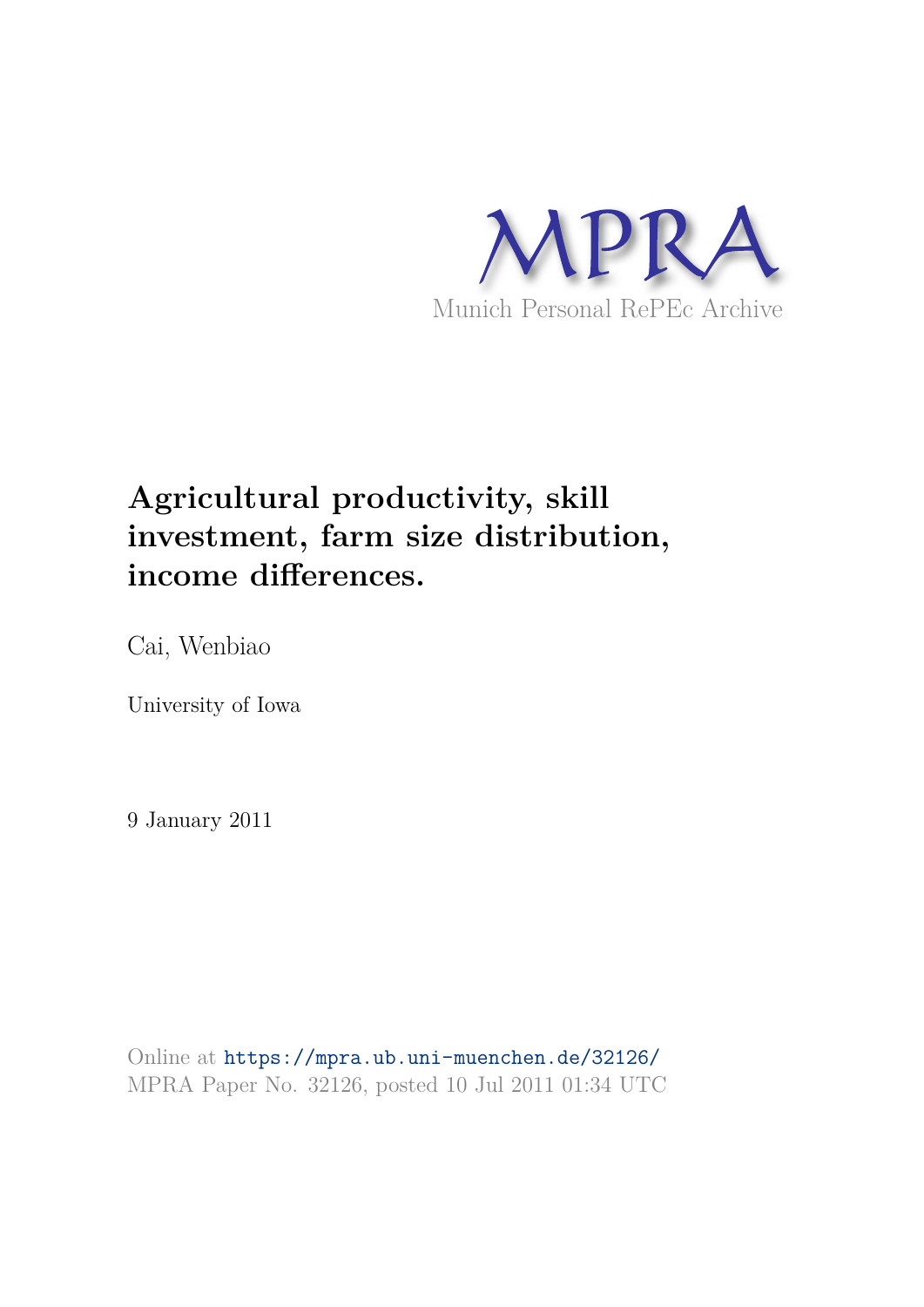# Skill Investment, Farm Size Distribution and Agricultural Productivity

Wenbiao Cai<sup>1</sup>

Department of Economics, W210 John Pappajohn Business Building, Iowa City, IA 52242-1000.

# Abstract

Cross-country differences in agricultural productivity dwarf those in the aggregate. This paper presents a theory in which low aggregate productivity distorts skill formation of farmers. A model in the style of Lucas (1978) is extended to allow skill accumulation. Differences in skill magnify the differences in agricultural productivity. The model is calibrated to the US to reproduce the size distribution of farms and the time allocation of farmers. Given exogenous differences in total factor productivity (TFP), the model explains 45-50% of the differences in agricultural output per worker. Moreover, differences in farmer's skill accounts for about 30% of the variation in agricultural productivity. The model also maps the latent distribution of skill to a size distribution of farms, which is observable. The model is able to resemble salient features of the cross-country distribution of farm size. Keywords: Agricultural productivity, skill investment, farm size distribution, income

differences.

#### 1. Introduction

Cross country differences in agricultural productivity are much larger than the differences in aggregate income per worker. This feature is first noted in Kuznets (1971). For a larger set of countries, Caselli (2005) documents that between the 90th percentile country and the

<sup>&</sup>lt;sup>1</sup>Email: wenbiao-cai@uiowa.edu. I am indebted to B. Ravikumar for invaluable advices. Thanks to participants at the University of Iowa seminar, Iowa Alumni Workshop, and Muharrem Yesilirmak for helpful comments. All errors are my own.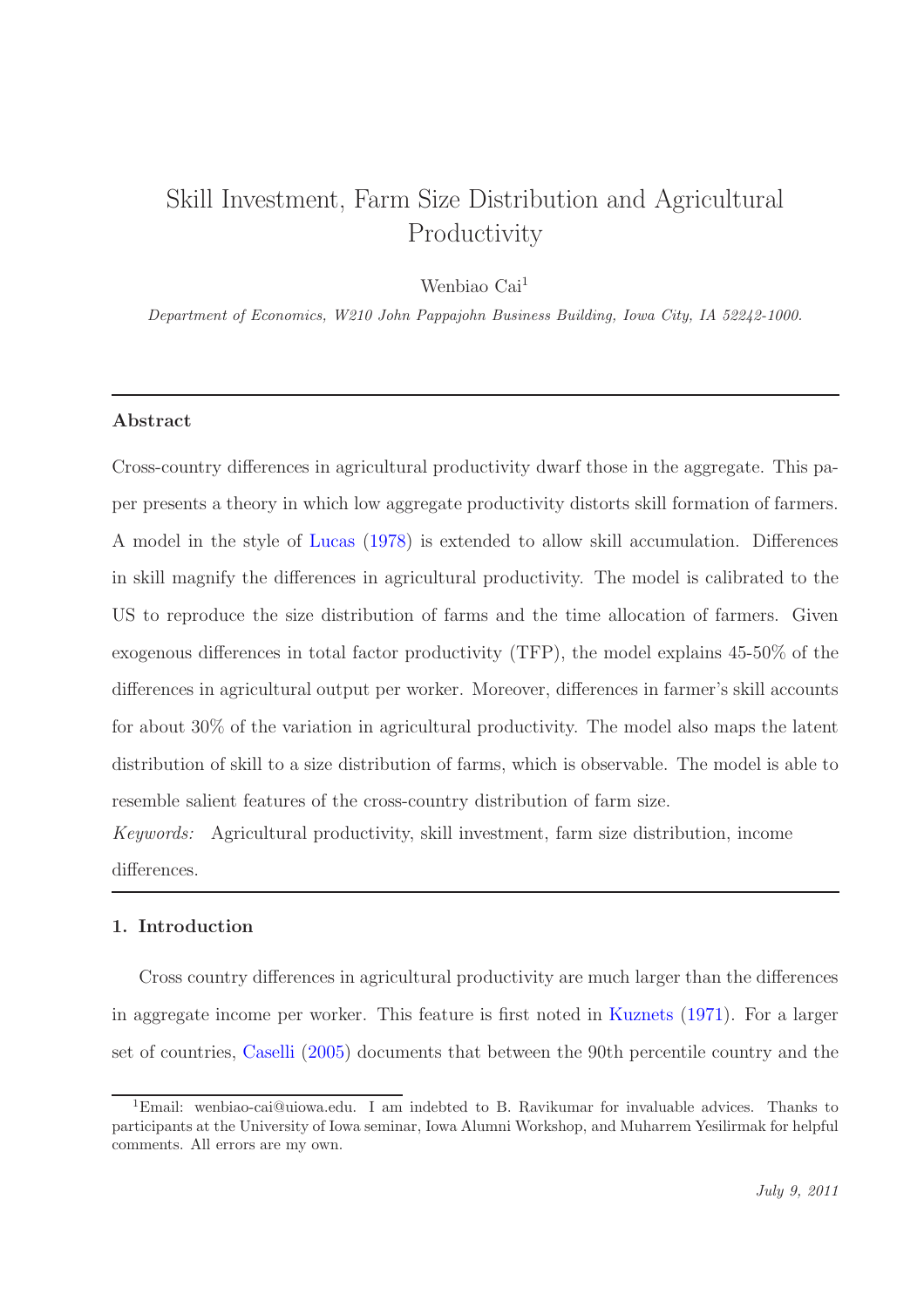10th percentile country of the world income distribution, the ratio of PPP output per worker in agriculture exceeds a factor of 45, compared to 22 in GDP per worker and merely 5 in non-agricultural output per worker. Given that agriculture typically employs most of the labor force in low income countries, understanding why agriculture is so unproductive in these countries is clearly of first order importance.

This paper presents a theory in which unmeasured skill of farmers plays an important role in agricultural production. I construct a model featuring an agricultural sector displaying decreasing returns to scale, and a non-agricultural sector displaying constant returns to scale. Skill is modeled as the ability to manage a farm, in the style of Lucas (1978). Given the same amount of input, a more skilled individual is able to produce more agricultural output. Hence agricultural productivity critically depends on the skill component of individuals who choose to become farmers and produce in agriculture. Such division of labor across occupations arises endogenously in equilibrium. Moreover, it is shown to vary with the level of aggregate productivity.

A key element of this paper is to allow skill to grow over time. This feature is introduced to capture productivity growth over operator's life cycle, as observed in farm level data in the US. Detailed description of the data is postponed until section 2. While the data suggest that older farmers can be as much as three times more productive than their younger peers, such productivity difference is not assumed to be a mere byproduct of working and aging. Instead, productivity growth is the result of explicit skill-enhancing investment committed earlier in their life. In fact, younger farm operators in the US tend to spend more time on non-farm activities, relative to their older peers. Consistent with these empirical observations, a skill accumulation technology is posited with time as an input. Individuals choose the profile of investment over their life cycle, in addition to the selection into different occupations.

The key result is that economies with low TFP comprise of a large pool of low skill farmers. In economies with high TFP, farmers are rare but possess high skill. This is true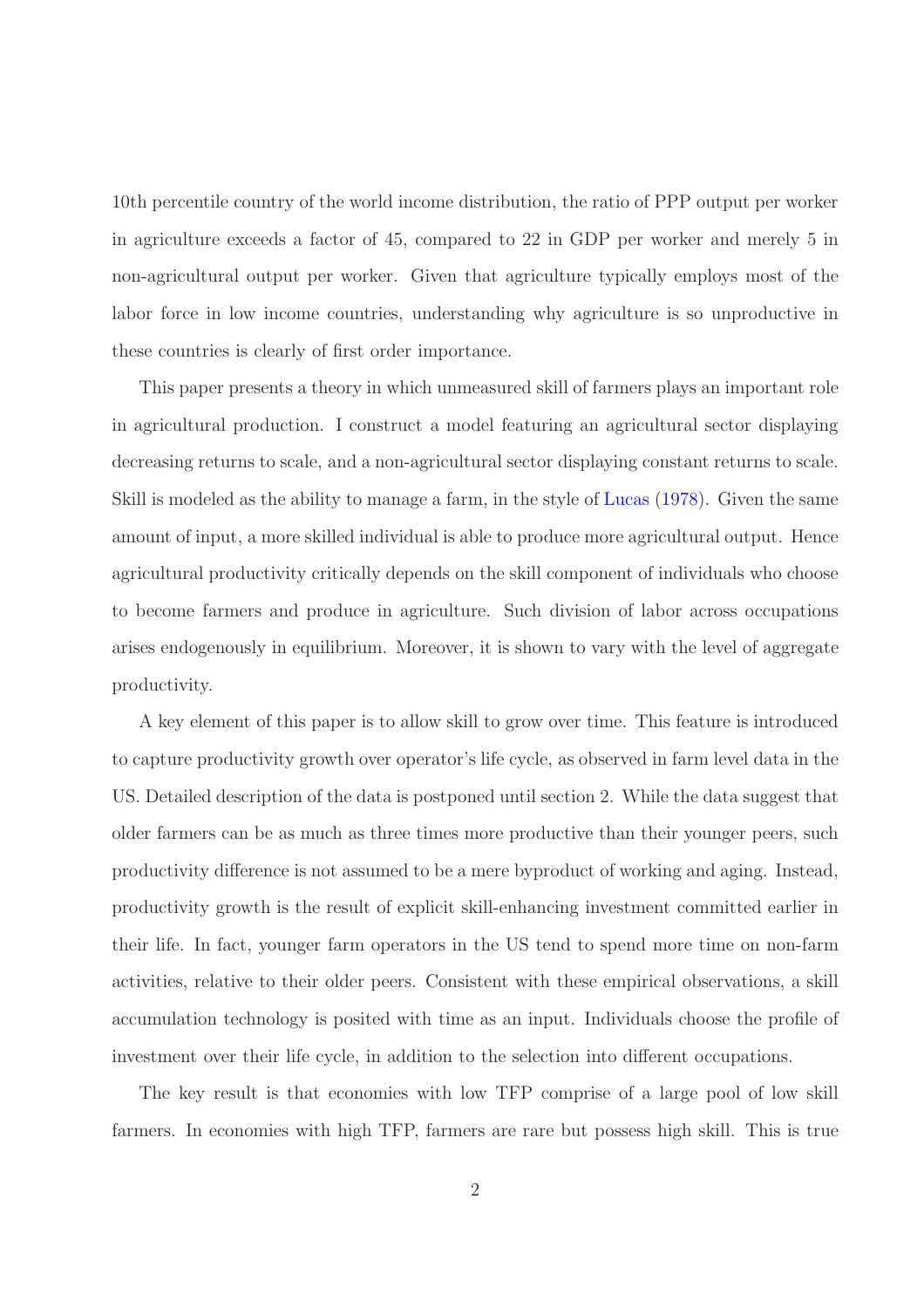despite the fact that economies differ only in their levels of TFP, which is sector-neutral . Moreover, the differences in the skill composition of farmers arise from two distinct margins. Through the extensive margin, the subsistence need of agricultural good dictates that more people, even those with low skill, produce in agriculture. This margin is similar to the one emphasized in Lagakos and Waugh (2010). The authors show that subsistence need induces less specialization in low TFP countries, and offers a neat explanation of crosscountry productivity differences at the sector level. The intensive margin operates through on-the-job skill investment. Farmers in low productivity economies invest less in skill due to high financing cost - in the form of high equilibrium interest rate. In addition to a larger pool of farmers, each farmer faces a flatter life-cycle skill profile in these economies. Skill accumulation hence offers an extra channel through which TFP affects the skill of farmers, and is a key innovation of this paper.

The intensive margin is particularly interesting. In a standard human capital model with only time input in the human capital technology, it is generally the case the differences in levels of TFP have no impact on the optimal allocation of time. Recent advances in the literature stress the key role of resources input in the human capital technology. Manuelli and Seshadri (2005), Cordoba and Ripoll (2007), and Erosa, Koreshkova, and Restuccia (2010) are excellent examples along this line. In these papers, optimal investment bundle varies with levels of TFP, and offers an additional source of differences in human capital. In the current paper, resources input is absent in the skill accumulation technology. Nonetheless, optimal time investment varies with levels of TFP. This is because low TFP is accompanied by high equilibrium interest rate, which renders skill investment less profitable.

When fed exogenously the level of TFP and land endowment, the model has predictions about the allocation of labor across sectors, time allocation of farmers between investment and production, and output per worker in agriculture and non-agriculture. In equilibrium, the model also yields a non-degenerate size distribution of farms. This is particularly useful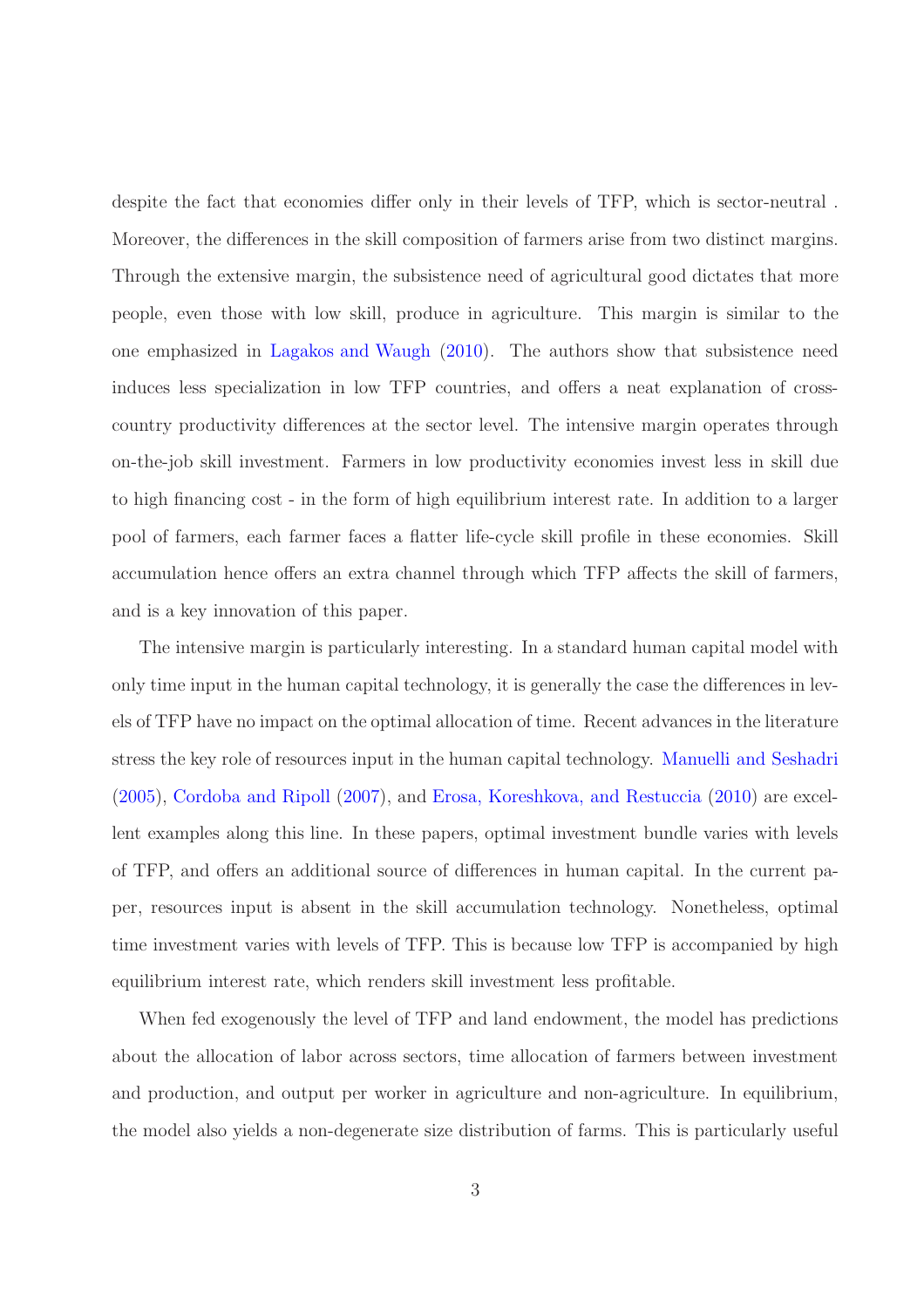because there is a unique mapping between the distribution of farmer's skill and the size distribution of farmers. Given the latent nature of farmer's skill, the observable size distribution of farms serves as an disciplining device on model's prediction about cross-country differences in skill of farmers.

To be used to explain cross-country differences in agricultural productivity, the model is calibrated to the US as a benchmark economy. In particular, model parameters are chosen such that the model reproduces the size distribution of farms, time allocation of farmers, and other macroeconomic statistics in the US. By varying country-specific TFP to reproduce PPP output per worker in non-agriculture, the model is able to explain 45-50% of the variation in agricultural output per worker across countries. While cross-country difference in agricultural productivity is mostly a story of TFP difference - difference in TFP accounts for 50% of the productivity difference - the importance of skill is too large to be ignored. The differences in skill of farmers are found to account for 30% of the differences in agricultural productivity. Further decomposition reveals that most of the variation in skill stems from the extensive margin. The intensive margin accounts for less than 5% of the variation in agricultural productivity across countries.

Consistent with the prediction that farmers possess low skill in low TFP countries, the model predicts that farms are much smaller in size in developing countries. This prediction accords well with data on the size distribution of farms across countries. Using data from the World Census of Agriculture, the correlation between PPP output per worker in agriculture and mean farm size is 0.45. In the model, it is 0.6. The model also successfully captures the fact that farms in low income countries are predominantly small. For the poorest 5% countries, for example, the share of farms with less than 5 hectares of land is 89% in the data. The model predicts a share of 87%, which is almost identical to that in the data. For some individual countries, the endogenous size distribution of farms almost perfectly matches their empirical counterpart.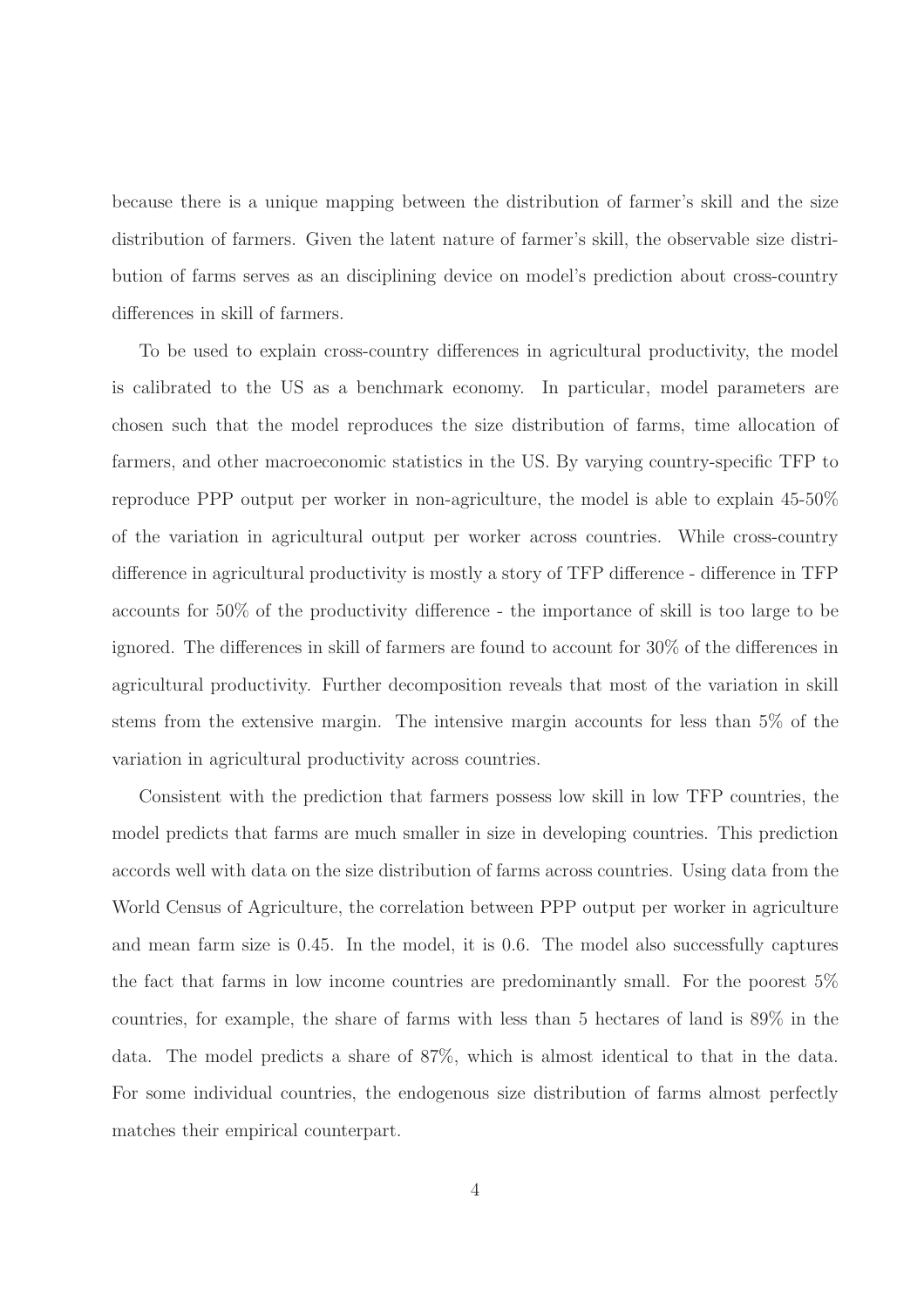On the prediction of cross-country size distribution of farms, this paper is related to Adamopoulos and Restuccia (2011). Both papers use a span-of-control framework to produce a nondegenrate size distribution and aim at explaining international productivity difference in agriculture. However, there are subtle yet important differences. Firstly, Adamopoulos and Restuccia (2011) offers an interesting application of the span-of-control framework. Unlike in this paper, they do not consider the allocation of labor between occupations. Such specification allows them to isolate effect of idiosyncratic policy distortions on total output in agriculture. As a result, the origins of productivity differences are different between these two papers. In their paper, productivity is low in agriculture because the most productive farms are not operating at the optimal scale, due to distortions. In the current paper, low productivity is due to a large share of unproductive farmers who do not invest to enhance their skill. All farmers, productive or not, are producing at their optimal scale. Secondly, these two papers also differ in their implications of the farm size distribution. In Adamopoulos and Restuccia (2011), the size distribution of farms is used to infer the distribution of idiosyncratic policy distortions. In this paper, the size distribution is a mapping from the distribution of farmer's skill.

This paper fits into an expanding literature that emphasizes the key role of agriculture in understanding cross-country productivity differences. Gollin, Parente, and Rogerson (2004) show that in a model with home production, investment distortions reduce measured productivity much more in agriculture, relative to non-agriculture. Restuccia, Yang, and Zhu (2008) argue convincingly that barriers to intermediate inputs in agriculture can substantially reduce productivity. High transportation cost is shown to adversely impact productivity in Adamopoulos (2006) and Gollin and Rogerson (2010). Unlike these papers that focus on specific distortions, this paper considers an environment in which countries only differ in sector-neutral TFP, and all allocations are efficient.

The remaining of the paper is organized as follows. Section 2 presents a set of facts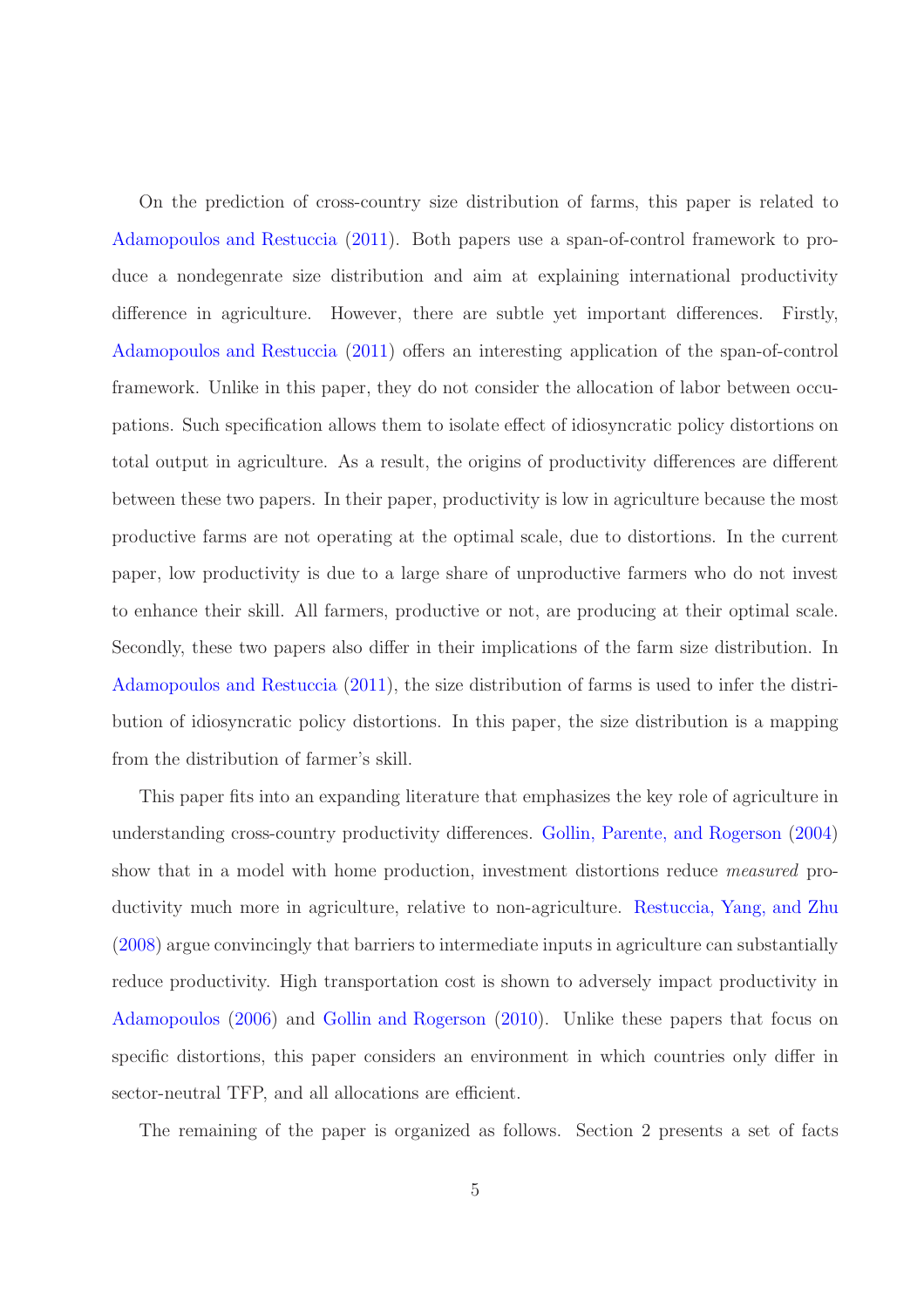that motivate this paper. Section 3 describes the economic environment. Section 4 defines a competitive equilibrium, elaborates on equilibrium conditions, and proves some results. Section 5 presents the calibration strategies and the main results. Section 6 concludes. All proofs are relegated to the Appendix.

# 2. Facts

The main source of data is Census of Agriculture of various years in the US. The unit of observation is the average of all farms under the management of operators in a particular age group. First, I show that there is substantial productivity variation across operators of different ages. Two measures of productivity are constructed, and presented in Table 1. In both measures, the productivity of the youngest operator is normalized to unity. Measure I is output (net of government transfer) per operator. With measure I, older farmers are significantly more productive than their younger peers. For example, an operator aged 35- 44 produces three times more output than an operator aged less than 25. While it is true that older farmers tend to have more resources under their management, it turns out that observed productivity difference can not be completely accounted for by differences in factors of production. I consider four factors of production: intermediate inputs, land, capital and hired labor. Intermediate input include feed, seed, chemical and fertilizers. The elasticities of each factor of production is read from Table 5 and 6 in Herrendorf and Valentinyi (2008). Then productivity is computed as a residual and reported as Measure II in the last row of Table 1.<sup>2</sup> An operator aged 35-44 remains 42% more productive than an operator aged less than 25. In summary, both measures of productivity suggest substantially variation across operators of different ages.

Perhaps not surprising, older farmers also operate a larger farm. The average size of

<sup>&</sup>lt;sup>2</sup>Solow residual of operator *i* is computed as  $\frac{y_i}{k_i^{\alpha_k} \cdot x_i^{\alpha_k} \cdot \ell_i^{\alpha_\ell} \cdot h_i^{\alpha_h}}$ , where *y* is output per operator. Factors of production  $j = k, x, \ell, h$  are capital, intermediate, land and labor.  $\alpha_j$  are the respective elasticity.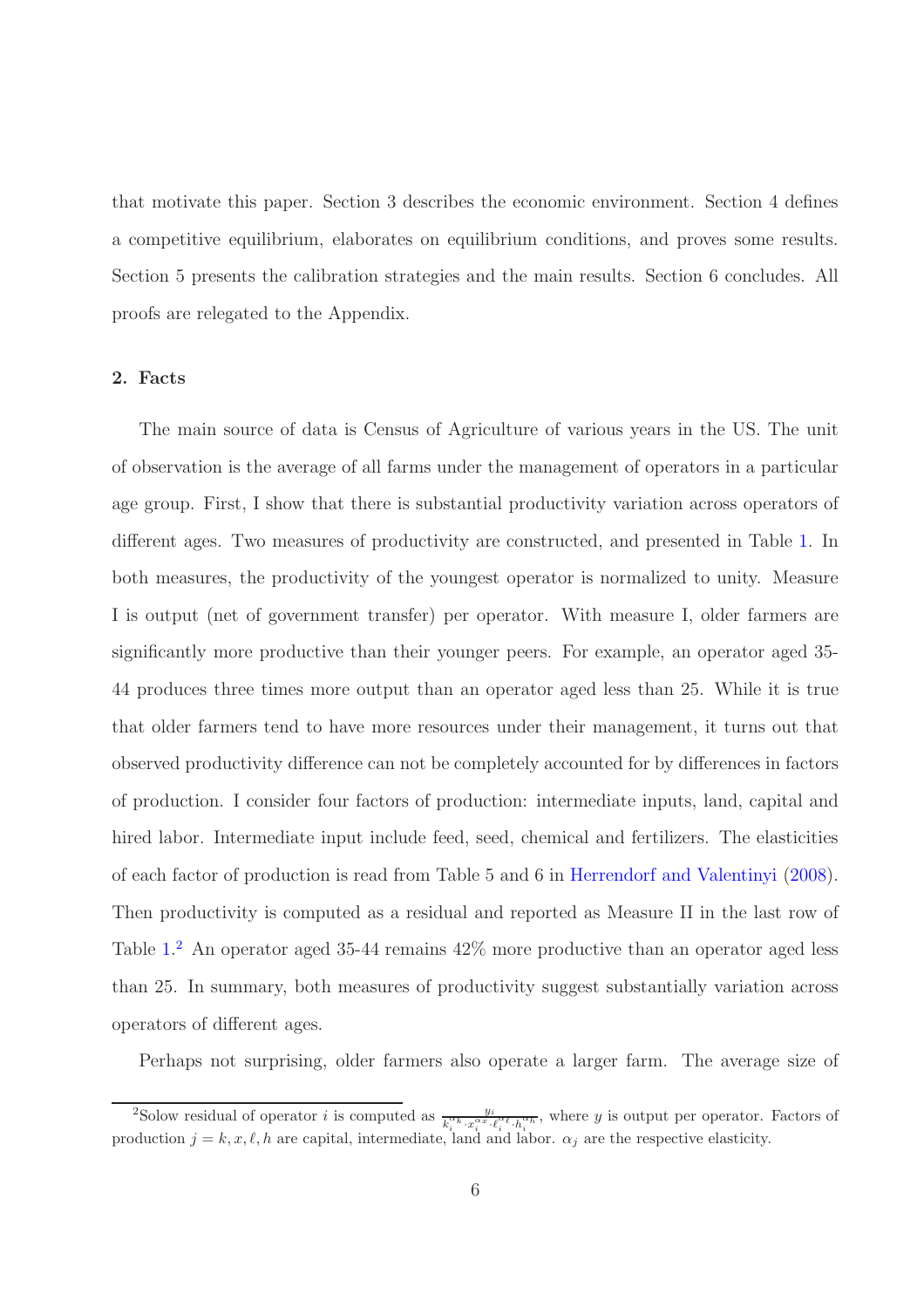| Age        | $\rm < 25$ | $25 - 34$ 35-44 |      | 45-54 . | $55 - 64$ |
|------------|------------|-----------------|------|---------|-----------|
| Measure I  |            | 2.02            | 3.00 | 2.88    | 1.96      |
| Measure II |            | 1 26            | 142  | 1.37    | 191       |

Table 1: Productivity Profile of Farm Operators

farms under the management of operators aged under 25 is 324 acres, which is about 1/3 the mean size of farms managed by operators aged 35-44. If one computes output per worker by size of a farm, it is likely that a larger farm will have higher measured productivity than a smaller one. In fact, this observation has been highlighted in Adamopoulos and Restuccia (2011) for the US, and in Cornia (1985) for a larger set of developing countries.

It is also possible that the observed cross-section productivity differences reflect differences in education attainment of operators. Unfortunately, education attainment is not reported in the census of agriculture. Instead, I offer indirect evidence suggesting that education attainment is not likely to be the story behind these productivity differences. I compute operator's productivity using measure I with data from 1997 and 2002 Census of Agriculture. The results are reported in Table 2. For the moment, assume that the productivity difference between operators aged 25-34 and those aged 35-44 are driven solely by education attainment. Then in the 2002 cross section, one should expect to observe the same order of difference in productivity between operators aged 35-44 and those aged 45-54, because education attainment is fixed over time. However, We don't observe that. Similar calculations for other age groups deliver similar results. Although this calculation is simple in nature, and in particular ignores the entry of farmer (who might have different education than the incumbents) over time, it does suggest that the difference in level of education is not likely to account for, at least not completely, the difference in productivity.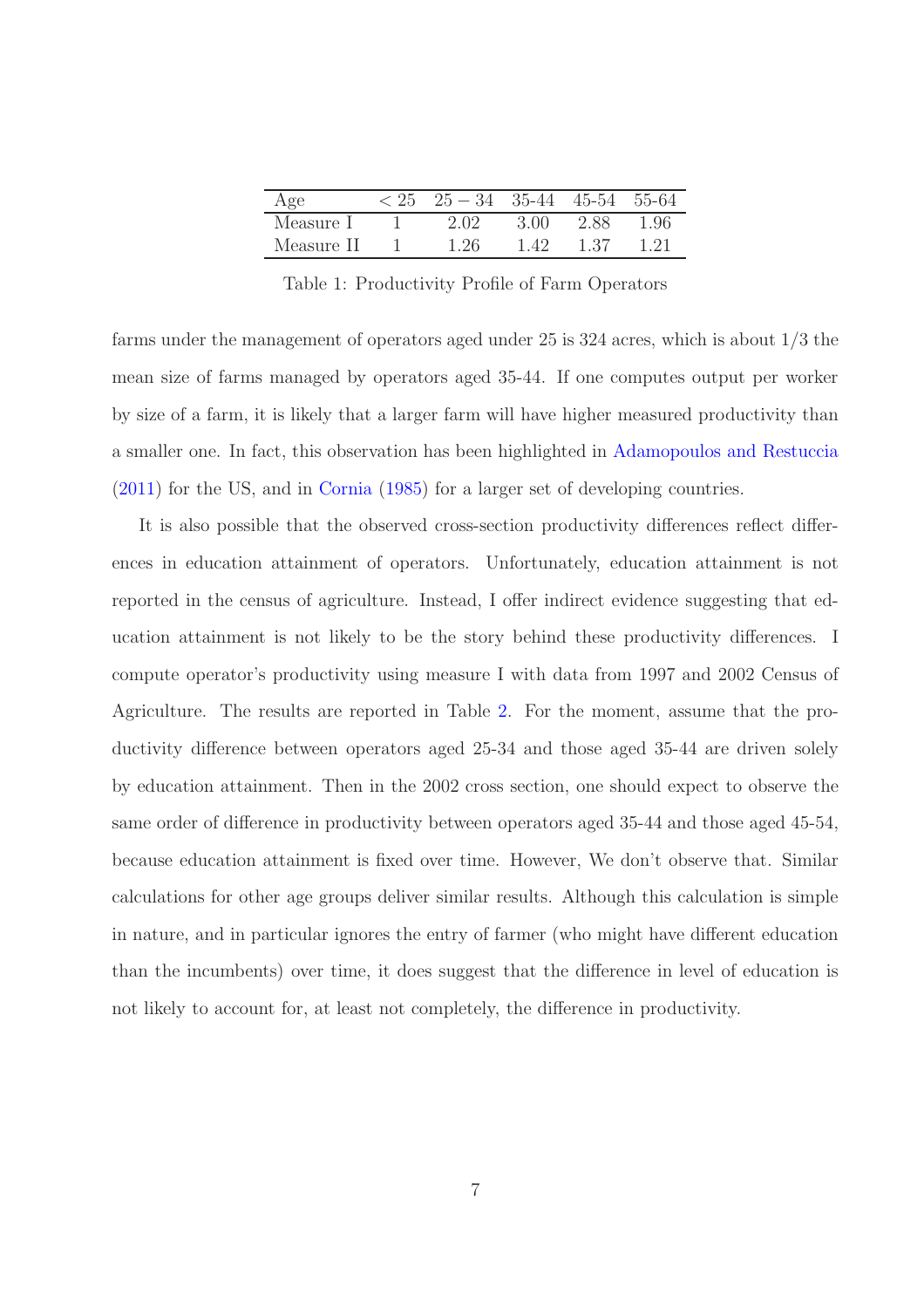| Age  | $< 25$ $25 - 34$ $35 - 44$ $45 - 54$ |      |      | -55-64 |
|------|--------------------------------------|------|------|--------|
| 2007 | 2.02                                 | 3.00 | 2.88 | 1.96   |
| 2002 | 2.04                                 | 2.39 | 2.52 | 1.86   |
| 1997 | 1.66                                 | 2.18 | 2.19 | 1.54   |

Table 2: Operator Productivity Profile: Various Census Years

# 3. Model

#### 3.1. Environment

Each period a continuum of measure one individuals are born, and live for T periods. Individuals of the same cohort constitute a household, with all decisions made by a hypothetical household head. Two goods are produced each period. One is called agricultural good, denoted by  $c_a$ . The other is called non-agricultural good, denoted by  $c_n$ . The representative household derives utility from consumption of two goods

$$
U(c_a, c_n) = \eta \cdot log(c_a - \bar{a}) + (1 - \eta) \cdot log(c_n)
$$

Parameter  $\bar{a}$  is the subsistence in agricultural consumption.  $\bar{a} > 0$  implies an income elasticity of agricultural consumption less than unity.

Each member is endowed with one unit of physical time. The fixed stock of land, denoted by  $\bar{L}$ , is equally owned by households. There is no population growth or lifetime uncertainty. Total measure of population at any point in time is T.

#### 3.2. Skill Accumulation

When born, individuals within a household draw independently their skill type,  $z \in \mathbb{R}^+$ , from a known, time invariant distribution  $G(z)$ . The initial draw is fixed for any individual. Throughout the paper, an individual with initial draw z is referred to as type z. While skill type is exogenously drawn, the level of skill can grow over time through investment according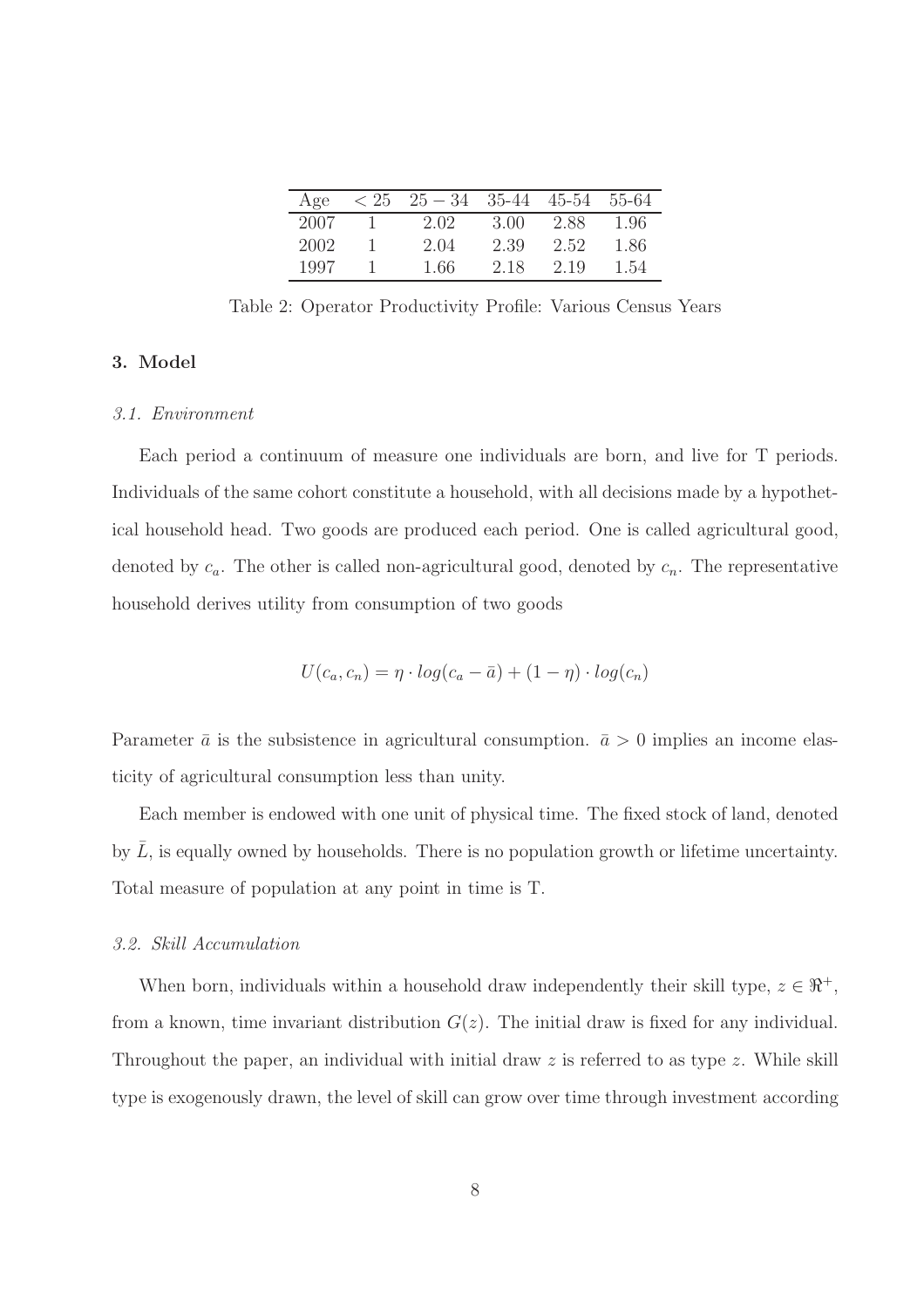to the following technology

$$
z_{t+1} = z_t + z_t \cdot s_t^{\theta}, \quad s_t \in [0, 1]
$$
\n<sup>(1)</sup>

where  $s_t$  is the fraction of time committed to skill enhancing activities. It is not difficult to map Equation (1) to farming in the real world. To improve skill, a farmer has to spend time on various tasks including, but not limited to, experimenting with different seeds/crops/fertilizers, updating on the most recent available technologies, learning new equipments etc. While other skill-enhancing tasks may require input other than time - e.g., purchasing a new computer, such possibilities are ruled out here for several reasons. First, it allows for closed-form solutions and clearer expositions. Second, data on time allocations of farm operators are available to discipline relevant parameters. Lastly, data on resources investment by farm operators in skill accumulation are limited, if available at all.

#### 3.3. Technology, Occupation, and Household Optimization

Conditional on skill type, the household head decides whether a member should be a worker or a farmer. This division of labor is assumed to be fixed over one's life. This restriction is innocuous in a steady state. All workers, regardless of skill type, supply labor inelastically and earn the same wage rate. A farmer produces agricultural goods using a technology displaying decreasing returns to scale, and retains profit as rent. The technology is standard Cobb-Douglas

$$
y_a = A \cdot (z(1-s))^{1-\gamma} (h_a^{\alpha} \cdot \ell^{1-\alpha})^{\gamma}
$$

where  $h_a, \ell$  denote labor and land. Note that the amount of skill used in production is a product of skill level z and time allocated to production (1-s). Variable A denotes the total factor productivity in this economy.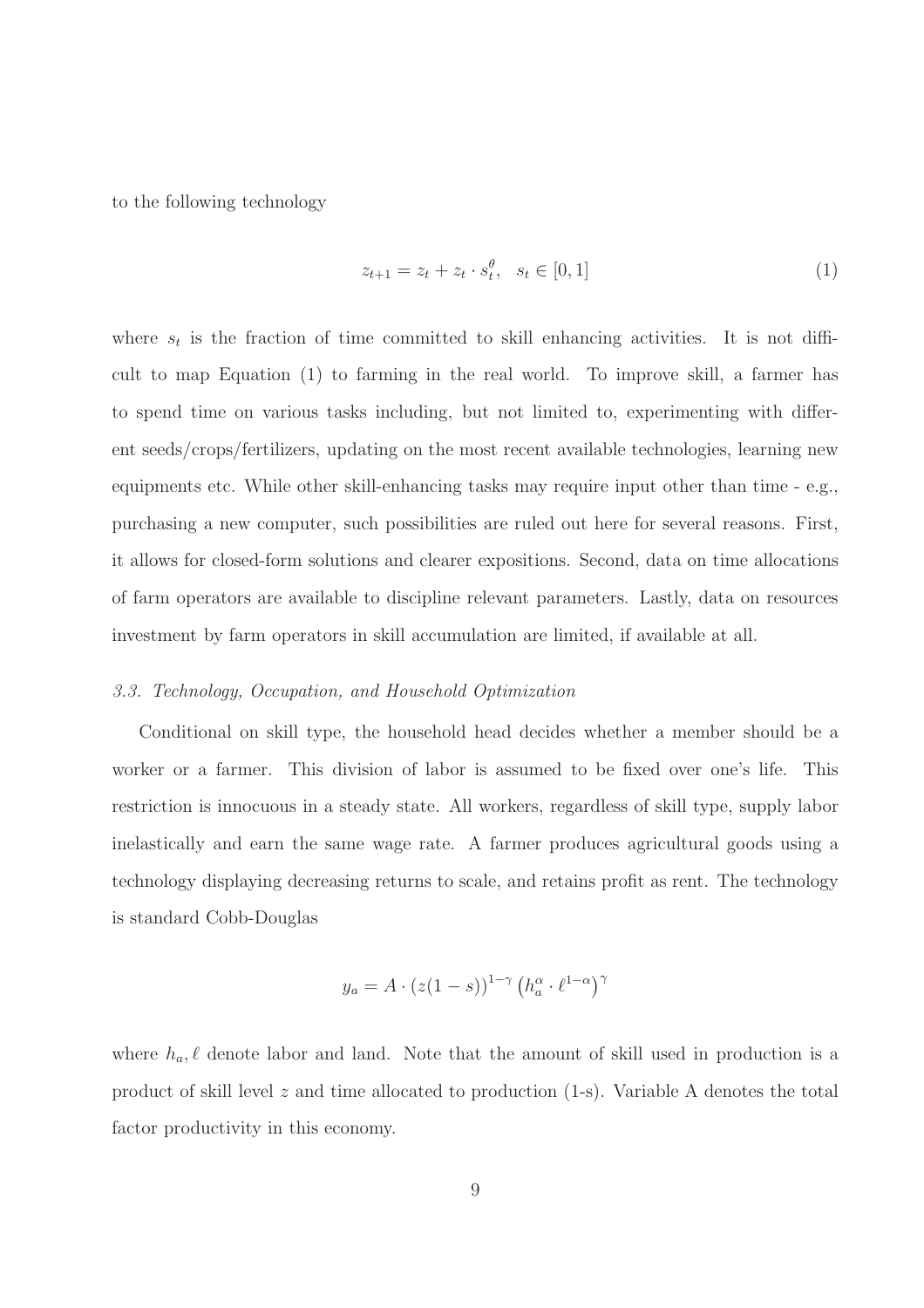There are competitive rental markets of labor and land at prices  $w$  and  $q$ , and farm output are sold in competitive markets at price p. All prices are expressed relative to the price of nonagricultural output. A farmer solves

$$
\max_{\{h_a,\ell\}} \ p \cdot y_a - w \cdot h_a - q \cdot \ell
$$

For later reference, denote  $h_a(z)$ ,  $\ell(z)$  the optimal demand of labor and land. The profit, denoted by  $\pi(z)$ , is retained by the farmer as rent. It is straightforward to show that profit is linear in the skill input, i.e.,

$$
\pi(z,s) = z(1-s) \cdot (1-\gamma) \cdot (p \cdot A)^{\frac{1}{1-\gamma}} \left(\gamma \left(\frac{\alpha}{w}\right)^{\alpha} \left(\frac{1-\alpha}{q}\right)^{1-\alpha}\right)^{\frac{\gamma}{1-\gamma}}
$$

Let  $Y_t$  denote household income in period t, given the division of labor and the allocation of time between skill accumulation and prodcution. The household head then solves the standard consumption-saving problem to maximized discounted utility

$$
\max_{\{c_{at}, c_{nt}\}}: \sum_{t=1}^{T} \beta^t U(c_{at}, c_{nt})
$$
  
s.t:  $p_t c_{at} + c_{nt} + a_{t+1} = a_t R_t + Y_t$ 

where  $R_t$  denotes the return on asset holdings  $a_t$ .

#### 3.4. Non-agriculture

There is a representative firm that produces nonagricultural output with a linear technology  $Y_n = A \cdot H_n$ . In this technology,  $H_n$  denotes labor hours and does not embed skills.<sup>3</sup>

<sup>&</sup>lt;sup>3</sup>Alternatively, the technology can be specified as  $y = A \cdot (zh_n)$ . In this case, the mapping between TFP in the model and non-agricultural output per worker in the data is lost.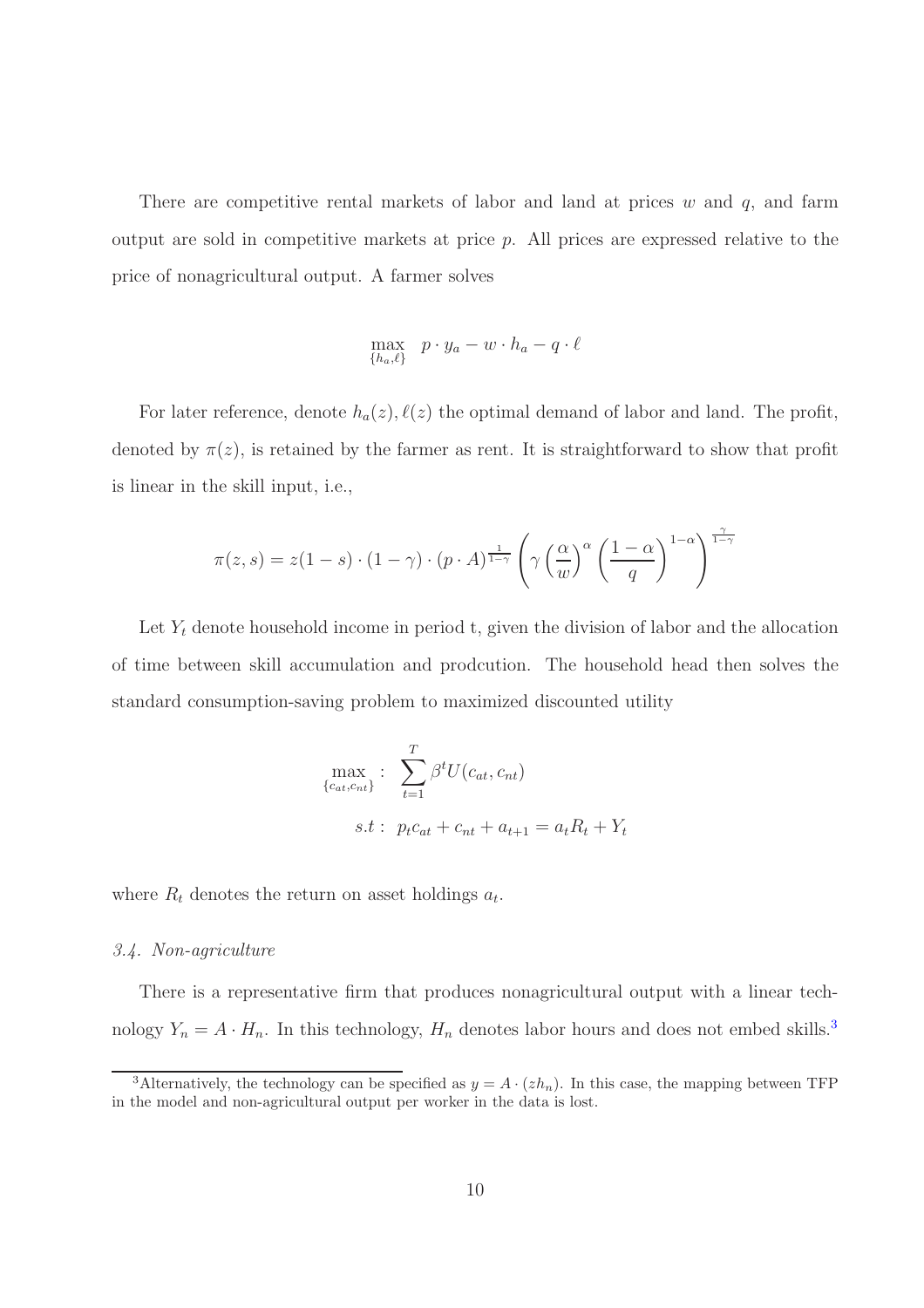The representative firm solves

$$
\max_{\{H_n\}} A \cdot H_n - w \cdot H_n
$$

# 4. Equilibrium

This economy admits a stationary equilibrium, in which prices and the division of labor are constant over time. A formal definition is given below.

A stationary competitive equilibrium is a collection of prices  $(w, p, q, R)$ , consumption and investment allocations  $(c_{at}, c_{nt}, s_t, a_t)_{t=1}^T$ , factor demand  $h_a(z)$ ,  $\ell(z)$ ,  $H_n$  such that: (1) given prices,  $(c_{at}, c_{nt}, s_t, a_t)_{t=1}^T$  solve household maximization problem; (2) given prices,  $h_a(z)$ ,  $\ell(z)$ solve farmer's profit maximization, and  $H_n$  solve non-agricultural firm's profit maximization; (3) prices are competitive; (4) all markets clear.

In equilibrium, workers work full time because the return to skill investment is zero. The discounted lifetime income of a worker is simply  $Y_w = \sum_{t=1}^{T} \{w \cdot R^{1-t}\}\$ . Since farmer's rent is strictly increasing in skill input, it is always profitable for a farmer to invest nontrivial amount of time to accumulate skill. Moreover, optimal time investment of farmers is independent of skill type. Lemma 1 states this result formally.

Lemma 1. Optimal time investment is independent of initial skill draw

Lemma 1 implies a common slope of skill profile for all farmers, and the level is determined by the initial draw. It is convenient to define variable  $x_t$  as follows

$$
x_{t} = \begin{cases} 1, & t = 1 \\ x_{t-1} \cdot (1 + s_{t-1}^{\theta}), & t = 2, ..., T \end{cases}
$$

 ${x_t}_{t=1}^T$  summarize the level of skill at time t relative to the initial draw. Clearly,  ${x_t}$  is independent of skill type. This allows a simple expression of lifetime discounted income of a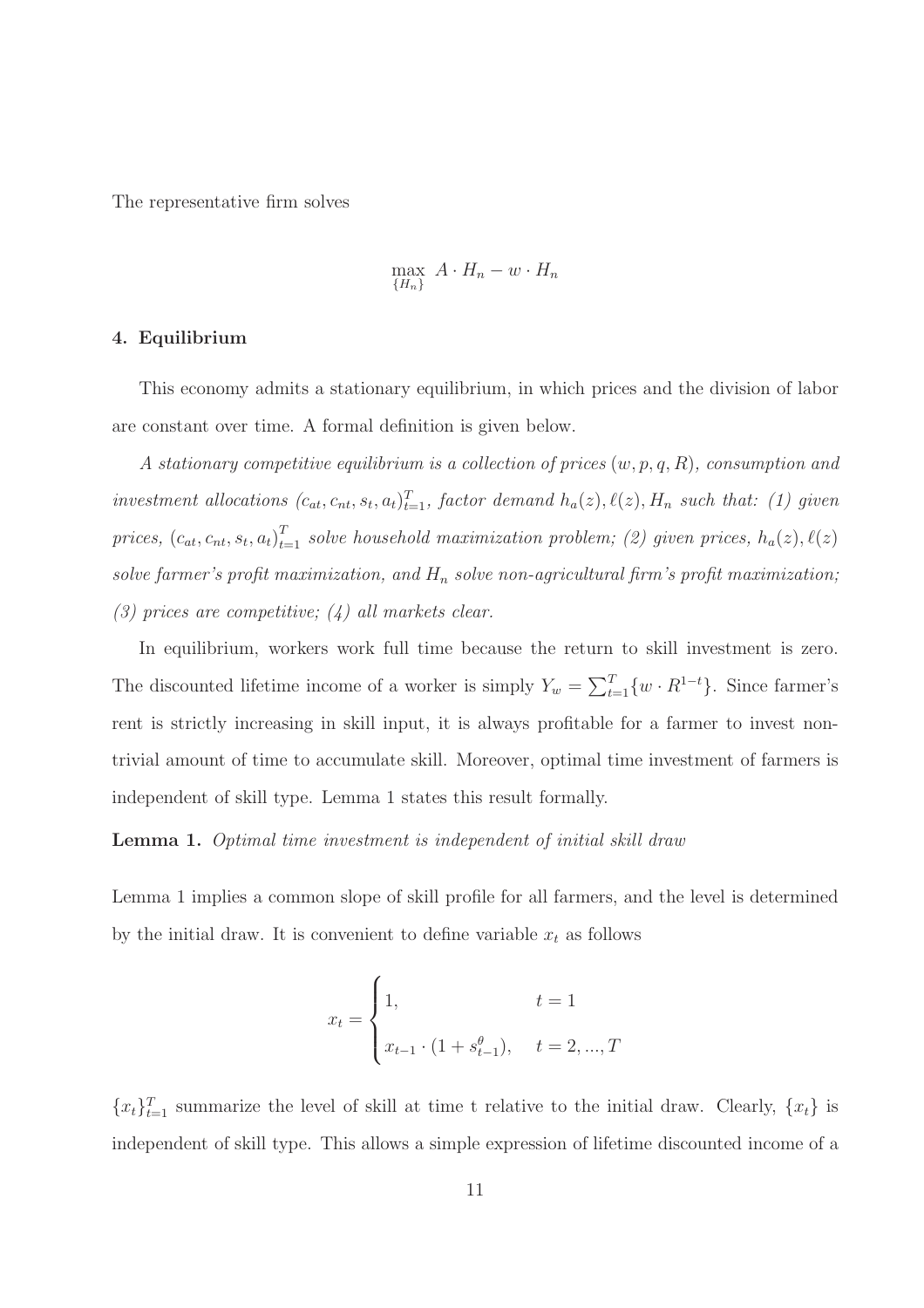type z farmer

$$
Y_f(z) = \pi(z) \cdot \sum_{t=1}^{T} \{x_t \cdot (1 - s_t) \cdot R^{1-t}\}
$$

Note that  $Y_f(z)$  is linear and strictly increasing in skill type z. Recall that discounted lifetime income of a worker  $(Y_w)$  is independent of skill type z. This leads to Lemma 2. **Lemma 2.** There exists a cut-off level of skill type,  $\bar{z}$ , such that household members with skill type  $z < \bar{z}$  become workers, and household members with skill type  $z > \bar{z}$  become farmers.

The most able members will manage farms and utilize their skills. The less able members will supply inelastically one unit of labor to the market, and forgo their endowed skills. The marginal farmer, whose skill type is  $\bar{z}$ , is indifferent between two occupations. Income of a household consists of labor income, farm profit, and rental income from land. The present value of household income is simply

$$
Y = G(\bar{z}) \cdot Y_w + \int_{\bar{z}} Y_f(z) dG(z) + q \cdot \bar{L}/T \cdot \sum_{t=1}^T R^{1-t}
$$

To solve the model, I begin by solving for prices (p, q). Equation (2) below states the indifference condition of the marginal farmer. Equation (3) below states the land market clearing condition, which utilizes the fact that land demand is linear in skill input.

$$
\pi(\bar{z}) \cdot \sum_{t=1}^{T} \{x_t \cdot (1 - s_t) \cdot R^{1-t}\} = \sum_{t=1}^{T} \{w \cdot R^{1-t}\}
$$
 (2)

$$
\int_{\bar{z}} \ell(z) dG(z) \cdot \sum_{t=1}^{T} \{x_t \cdot (1 - s_t)\} = \bar{L}
$$
\n(3)

Dividing (2) by (3) yields an expression for the rental price of land

$$
q = \left[\frac{\sum_{t=1}^{T} \{x_t \cdot (1-s_t)\}}{\sum_{t=1}^{T} \{x_t \cdot (1-s_t) \cdot R^{1-t}\}}\right] \cdot \left[\frac{\gamma \cdot (1-\alpha) \cdot \left(\sum_{t=1}^{T} \{w \cdot R^{1-t}\}\right)}{(1-\gamma) \cdot \bar{L}}\right] \cdot \frac{\int_{\bar{z}} z dG(z)}{\bar{z}} \tag{4}
$$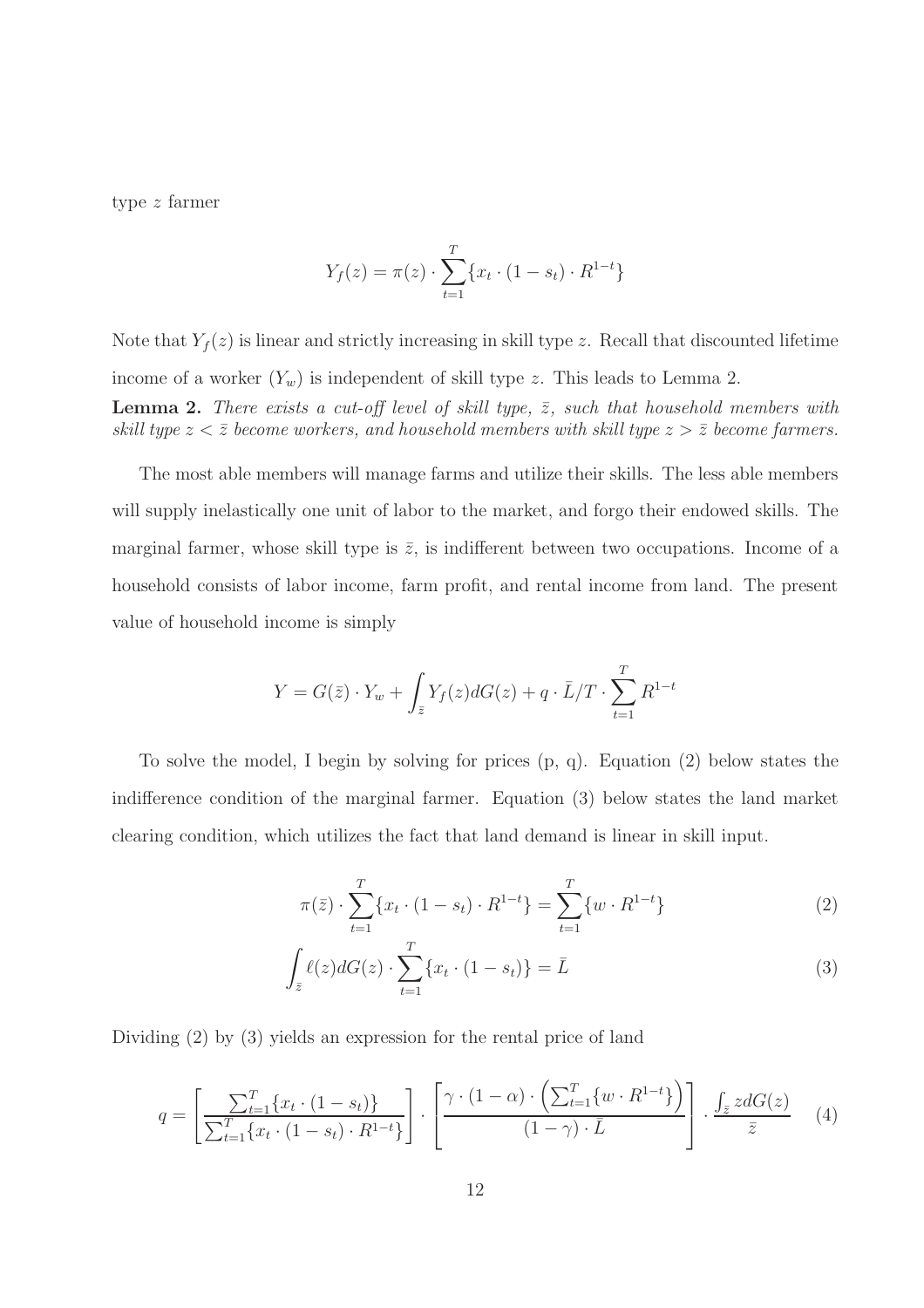Substituting (4) into (3) yields the relative price of agricultural good

$$
p = \left[\frac{\sum_{t=1}^{T} \{w \cdot R^{1-t}\}}{\bar{z} \cdot (1-\gamma) \cdot \sum_{t=1}^{T} \{x_t \cdot (1-s_t) \cdot R^{1-t}\}}\right]^{1-\gamma} \cdot \left(\gamma \left(\frac{\alpha}{w}\right)^{\alpha} \left(\frac{1-\alpha}{q}\right)^{1-\alpha}\right)^{-\gamma} \cdot \frac{1}{A} \quad (5)
$$

Note the relative price of agricultural good is strictly decreasing in TFP. Agricultural good is more expensive relative to non-agricultural good in countries with low productivity. Solving for optimal consumption bundles and aggregating over generations yields the aggregate demand of two consumption goods

$$
C_a = \sum_{t=1}^{T} c_{at} = \left[ \sum_{t=1}^{T} (\beta R)^{t-1} \right] \cdot \left[ \frac{Y - p \cdot \bar{a} \sum_{t=1}^{T} R^{1-t}}{\sum_{t=1}^{T} \beta^{t-1}} \right] \cdot \frac{\eta}{p} + T \cdot \bar{a}
$$
(6)

$$
C_n = \sum_{t=1}^{T} c_{nt} = \left[ \sum_{t=1}^{T} (\beta R)^{t-1} \right] \cdot \left[ \frac{Y - p \cdot \bar{a} \sum_{t=1}^{T} R^{1-t}}{\sum_{t=1}^{T} \beta^{t-1}} \right] \cdot (1 - \eta) \tag{7}
$$

In each household, the measure of workers is  $G(\overline{z})$ . Given constant prices, the division of labor does not change across cohorts. Hence the total measure of worker in the economy is simply  $T \cdot G(\bar{z})$ . The measure of workers demanded in agricultural production is obtained by first integrating over farmers within a household, and then summing over generations

$$
H_a = \left[\sum_{t=1}^T x_t (1 - s_t)\right] \cdot \int_{\bar{z}} h_a(z) dG(z)
$$

Similarly, aggregate agricultural output is given by

$$
Y_a = \left[\sum_{t=1}^T x_t (1 - s_t)\right] \cdot \int_{\bar{z}} y_a(z) dG(z)
$$

Imposing labor market clearing, the measure of workers in the nonagricultural sector is  $H_n = T \cdot G(\bar{z}) - H_a$ . The output in the nonagricultural sector is  $Y_n = A \cdot H_n$ . Goods market clearing conditions require  $C_a = Y_a$ ,  $C_n = Y_n$ . Loan market clears by Walras' law.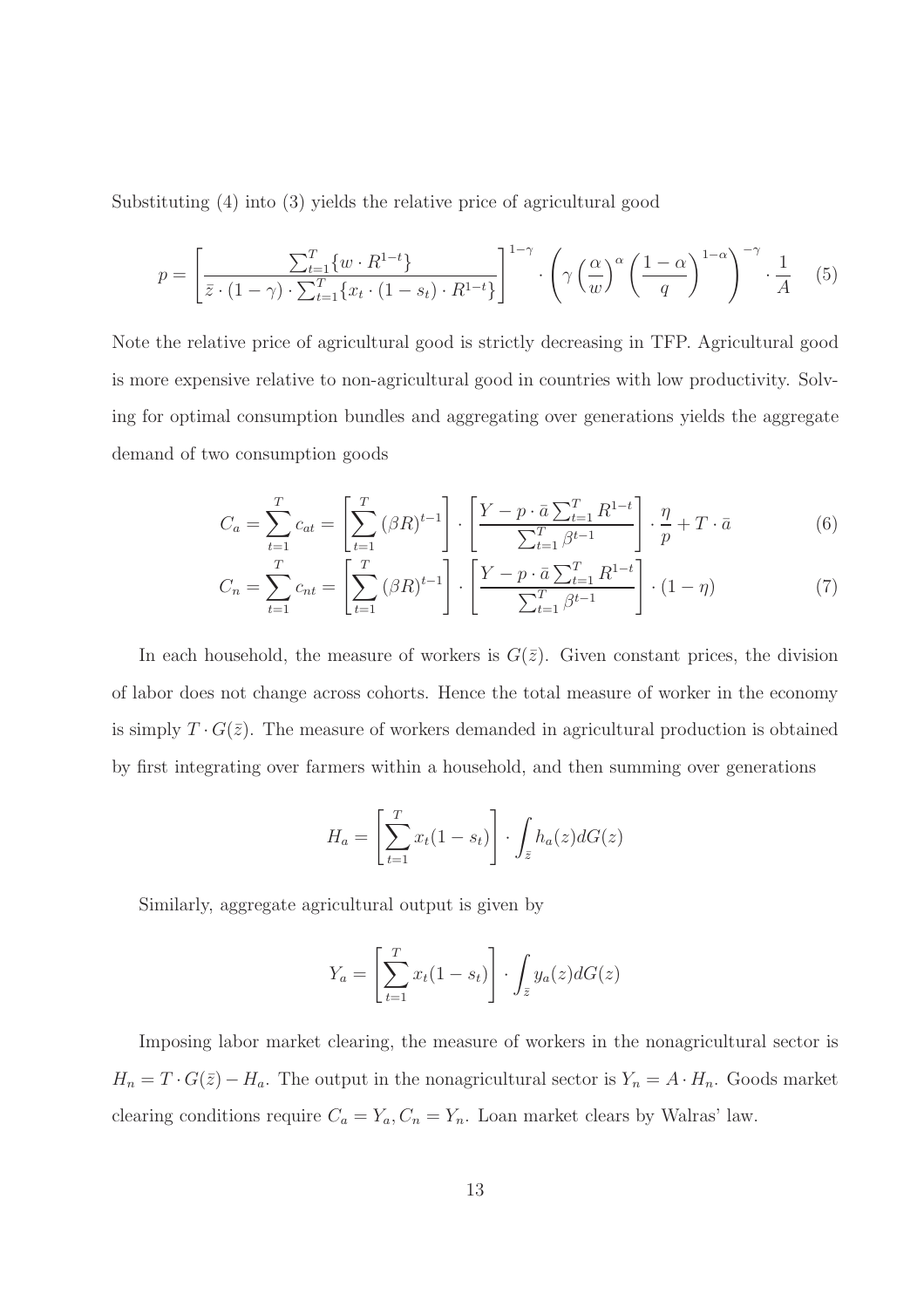Finally nonagricultural firm's optimization implies  $w = A$ . Hence the two goods market clearing conditions constitute two equations with two unknowns  $(\bar{z}, R)$  that can be solved numerically. Once the cut-off skill and interest rates are known, rest of the equilibrium variables can be recovered easily. Proposition 1 states an important result.

Proposition 1. Economy with lower TFP has a lower cut-off skill level, and a higher interest rate.

Proposition 1 states that low aggregate productivity adversely impacts the productivity of farmers through both the extensive margin and the intensive margin. On the one hand, low TFP implies a larger pool of farmers, as suggested by the lower threshold skill level. Moreover, the new farmers are less productive because they are of lower skill types. On the other hand, financing skill investment is more costly in low TFP economy. High interest rate renders increase in future income less attractive. As a result, the skill profile is less steep. Both margins lead to lower average productivity of farmers, which translates into lower measured labor productivity and smaller scale.

# 5. Quantitative Analysis

#### 5.1. Calibration

In this section the model is parameterized to answer quantitative questions. Model period is 10-years. Individuals are born at the age of 25 and live for 5 periods. Some model parameters are either standard or can be inferred without solving the model. Discount rate  $\beta$  is set at  $(0.96)^{10}$ . For the US, TFP is normalized to be 1.  $\overline{L}$  is assigned a value of 1.62, which is the arable land (in hectares) per worker in the US. The span-of-control parameter  $\gamma$  is approximated by the return to farm operators. Over the period 1980-1999, the average share of agricultural output accruing to farm operators is 40%, implying  $\gamma = 0.6$ . This paper is certainly not the first one to estimate the span-of-control parameter. However, existing works either focus on the aggregate economy as in Guner, Ventura, and Yi (2008)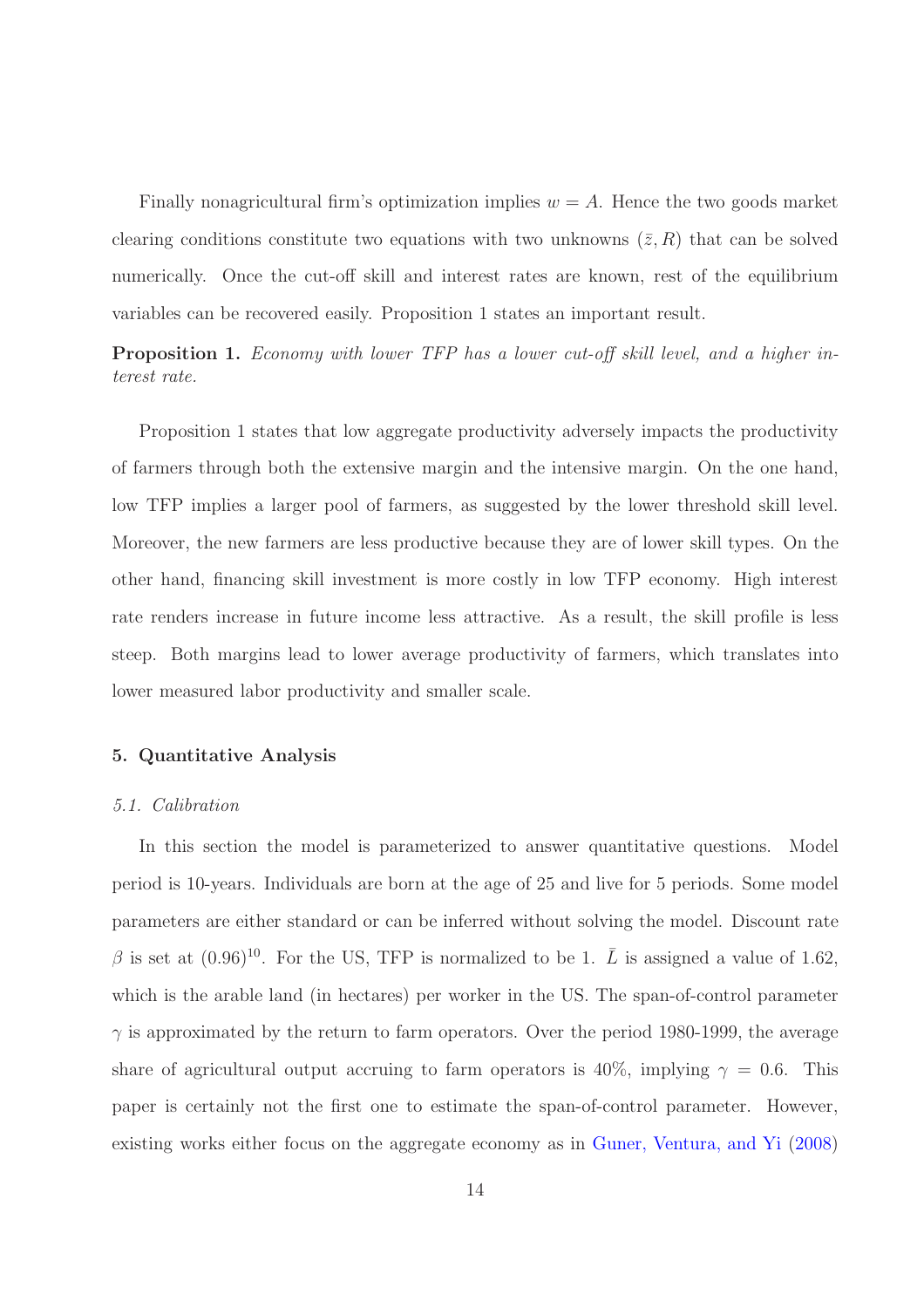and Restuccia and Rogerson (2008) or the manufacturing sector as in Atkeson and Kehoe (2005) and Gollin (2008). The value of the span-of-control parameters from these studies range from 0.8 to 0.9. A value of 0.6 for the agricultural sector is thus a conservative choice as a higher  $\gamma$  tends to strengthen the quantitative results. Elasticity parameter  $\alpha$  is chosen such that labor share is consistent with the ones estimated in Hayami and Ruttan (1970).

Exogenous skill type distribution is assumed to take a log-normal form with mean  $\mu$  and standard deviation  $\sigma$ . Given values of  $(\beta, A, \gamma, \alpha)$ , the remaining six parameters  $(\bar{a}, \eta, \mu, \sigma, \theta)$ are chosen simultaneously to match moments of the US economy in 1985. From the World Development Indicator, agriculture employs 3% of the labor force. Following the strategies in Restuccia, Yang, and Zhu  $(2008)$ ,  $\eta$  is chosen to target a long run agricultural employment share of 0.5%. This corresponds to the asymptotic agricultural employment share when the subsistence consumption share of income is effectively zero. Parameter  $\theta$  governs the time allocation between skill accumulation and production. Direct observation on the time split between these two activities are not available. However, the model implies that farmers of generation i spend  $(1 - s_i)$  fraction of labor hours producing in their farms. Hence the cross-section distribution of hours supplied by operators of different ages are simply given by  $\frac{1-s_i}{\sum_{i=1}^T 1-s_i}$ . Census of agriculture reports working days of farmers in 5 different age groups: 25-34, 35-44, 45-54, 55-64, 65+, which allows me to calculate the distribution of hours in the data. I choose  $\theta$  to best match the empirical distribution. Finally, the model is calibrated to reproduce the observed size distribution of farms in the US. Figure B.4 plots the calibrated size distribution against data. In addition, as depicted in Figure B.5, the model also implies a land distribution that fits the data very well, even though it is not targeted. These figures are presented in Appendix B. Table 3 offers a summary of parameter values and how they are selected.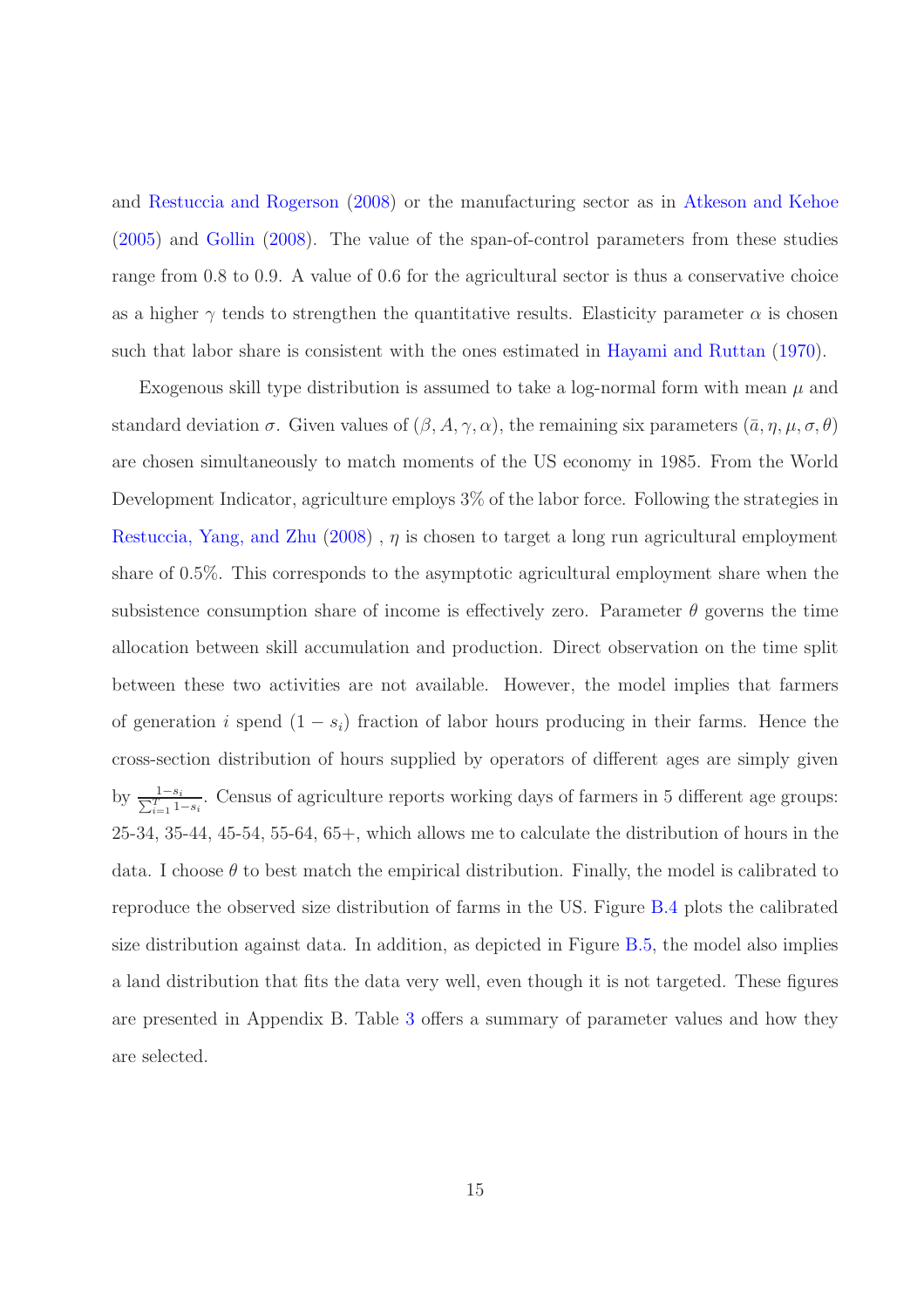| Parameter | Description                           | Value         | Source                                     |
|-----------|---------------------------------------|---------------|--------------------------------------------|
| A         | <b>TFP</b>                            |               | Normalization                              |
| T         | Life cycle                            | 5             | Model period $= 10$ years. Born 25, die 75 |
|           | Discount                              | $(0.96)^{10}$ | Common value                               |
|           | Land endowment                        | 1.62          | Arable land per worker                     |
|           | Span-of-control                       | 0.6           | Income share of farm operator              |
| $\alpha$  | Labor share, agriculture              | 0.8           | Hayami and Ruttan (1970)                   |
| $\eta$    | Expenditure share, agriculture        | 0.01          | Restuccia, Yang, and Zhu (2008)            |
| $\bar{a}$ | Subsistence                           | 0.2           | Share of labor in agriculture              |
| $\theta$  | Time elasticity in skill accumulation | 0.33          | Hour distribution of farmers               |
| $\mu$     | Skill distribution, mean              | $-2.45$       | Size distribution of farms                 |
| $\sigma$  | Skill distribution, stdev             | 4.16          | Size distribution of farms                 |

Table 3: Parameter Description, Value, and Source of Identification

#### 5.2. Results

Our sample consists of 50 countries with complete information on sector output per worker, sector labor share, land endowment, and size distribution of farms. The first three are directly available from Restuccia, Yang, and Zhu (2008). The last is compiled from the World Census of Agriculture, a database maintained by the Food and Agriculture Organization. These two sets of data, however, are not directly comparable because of time period differences. The data in Restuccia, Yang, and Zhu (2008) pertain to the year 1985. World Census of Agriculture is a collection of national agriculture censuses administered independently in each member country - possibly in different years. Most of the countries indeed have their censuses conducted around 1990, and hence can serve as good proxies. It is unlikely that the composition of farms will undergo drastic changes over a period of five years.

Countries differ in their Total Factor Productivity  $(A)$  and land endowment  $(\overline{L})$ , and are otherwise identical. The central question of interest is to quantitatively assess how differences in aggregate productivity (and endowment) affects the skill of farmers, and consequently agricultural productivity. This inquire falls along the line with those in Gollin (2008) and Lagakos and Waugh (2010). The former asks how aggregate productivity affects the composition of labor across countries, and the latter explores how differences in aggregate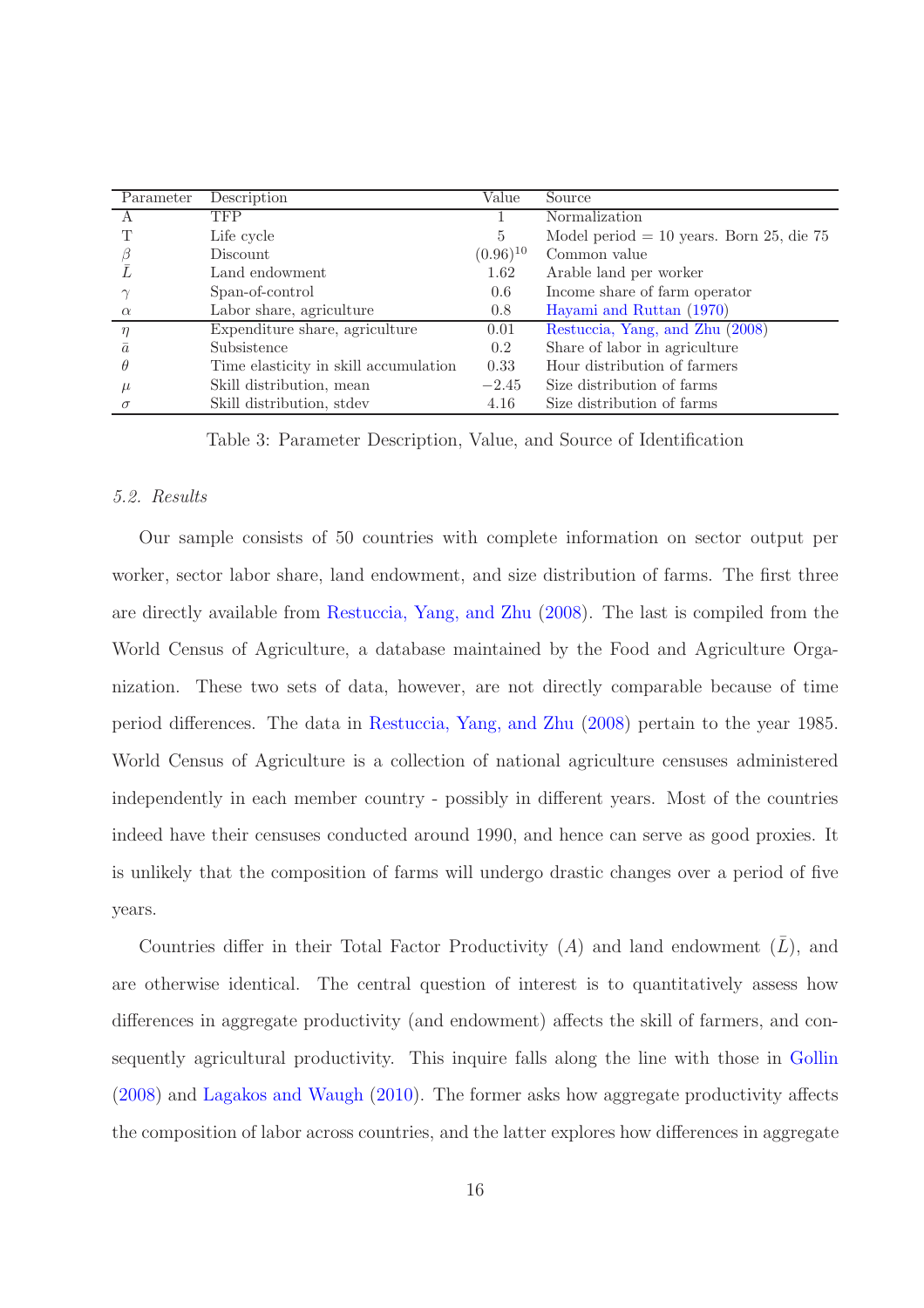efficiency can translated in to asymmetric differences in sector labor productivity. Countries are assume to face the same distribution of skill types *ex-ante*. Finally, utilizing the linear technology in non-agriculture, TFP of country i can be inferred as

$$
A_i = \frac{ynln_i}{ynln_{us}}
$$

where  $ynln_i$  is PPP non-agricultural GDP per worker of country i.

How does the model perform in explaining cross-country variation in agricultural productivity? Two statistics are constructed to help answer this question. The first one, following Caselli (2005), computes the ratio of log-variance of model generated productivity series to that of the data. This ratio is 0.45, suggesting that the model explains about 45% of the variation in agricultural output per worker across 50 countries. The second one is the  $R^2$ statistics of OLS regression of model series on data. A very similar value (0.49) is obtained. Figure 1 plots model agricultural productivity against that in the data, both re-scaled such that productivity in the US is equal to unity. A visual outlier is Nepal, for which the model over-predicts its agricultural productivity by a lot. The reason is that Nepal, despite a very high employment share in agriculture, has a very productive non-agricultural sector. This maps into high TFP, and leads to a counterfactually high productivity in agriculture.

Low agricultural productivity is mainly due to low total factor productivity, as opposed to deficiency in land endowment. Consider, for concreteness, the poorest country in the sample (Burkina Faso). Compared to the US, Burkina Faso is 4.8 times less productive overall and has 2.6 times less land per worker. Imagine that Burkina Faso has the US land endowment, but its own TFP. This can not help Burkina Faso catch up with US in agricultural productivity - the gap shrinks from a factor 28 to 22. If, however, Burkina Faso has the US level of TFP and its own land endowment, its productivity in agriculture is increased big time - the gap shrinks to merely a factor of 1.2. Productivity differences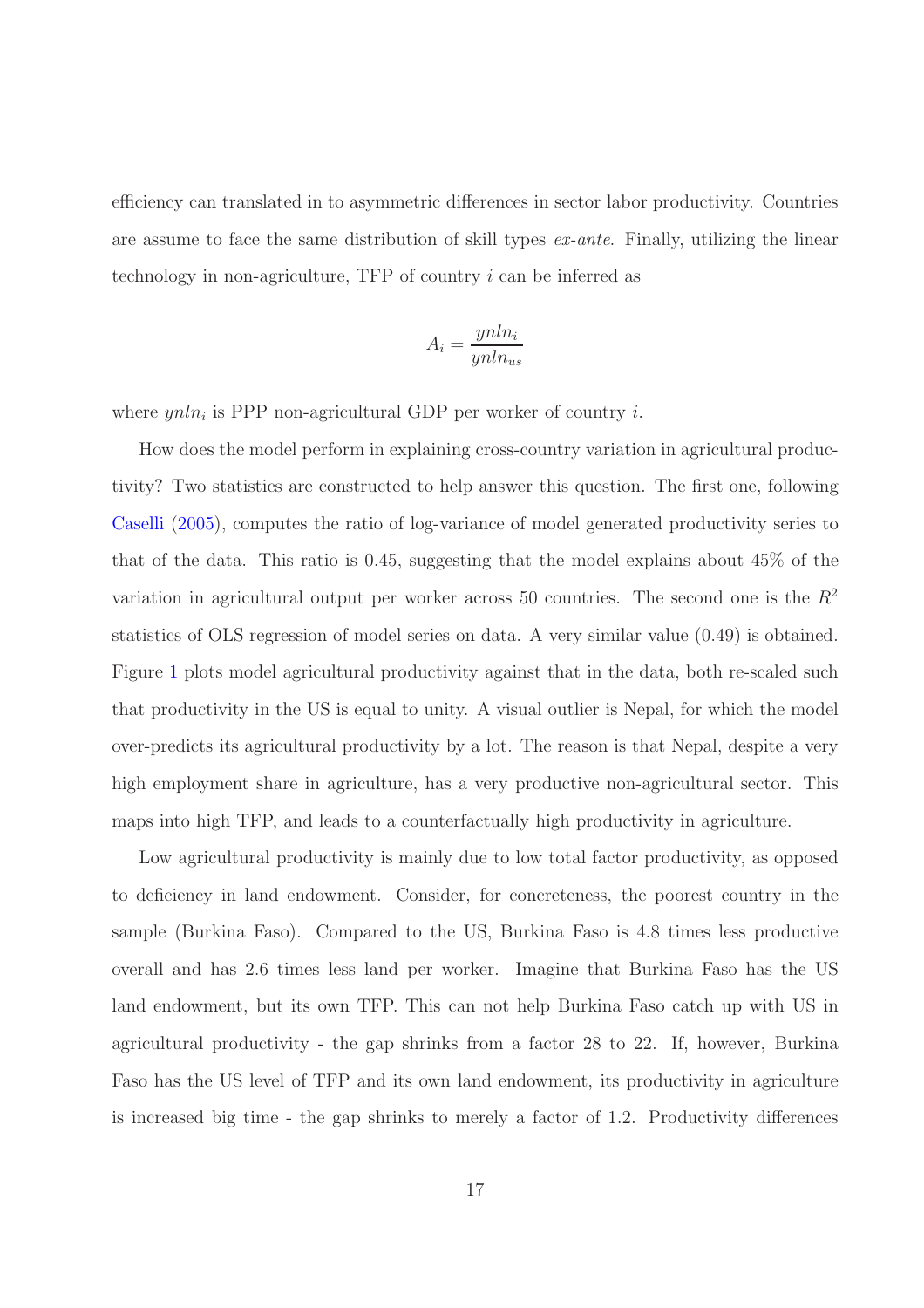

Figure 1: Agricultural Productivity: Model and Data

across countries is mainly a story of TFP differences. This is true not only at the aggregate level as highlighted in Prescott (1998), Hall and Jones (1999) and Caselli (2005), but also in agriculture.<sup>4</sup>

It is worth pointing out that countries in the sample do not differ a lot in terms of PPP output per worker in non-agriculture. Between US and the least productive country, the gap does not exceed a factor of 6. As a result, countries are not assumed to differ a lot in terms of aggregate TFP in the quantitative analysis. Hence, the much larger productivity differences in agriculture generated from the model are not manufactured exogenously, but rather reflect the mechanisms highlighted in the paper, namely, low TFP produces a large pool of unskill farmers, which produce on small scale and low efficiency. For a clearer exposition, first note that total output in agriculture can be written as

$$
Y_a = A \cdot \left(\sum_{t=1}^T x_t (1 - s_t) \cdot \int_{\bar{a}} z dG(z)\right)^{1 - \gamma} \cdot \left(H_a^{\alpha} \cdot \bar{L}^{1 - \alpha}\right)^{\gamma}
$$
(8)

Let M denote the measure of farmers, then output per worker is simply  $yala = \frac{Y_a}{M+1}$  $\frac{Y_a}{M+H_a}$ .

<sup>&</sup>lt;sup>4</sup>Using measures at the sector level, Caselli (2005) concludes TFP is more important in agriculture than in the aggregate.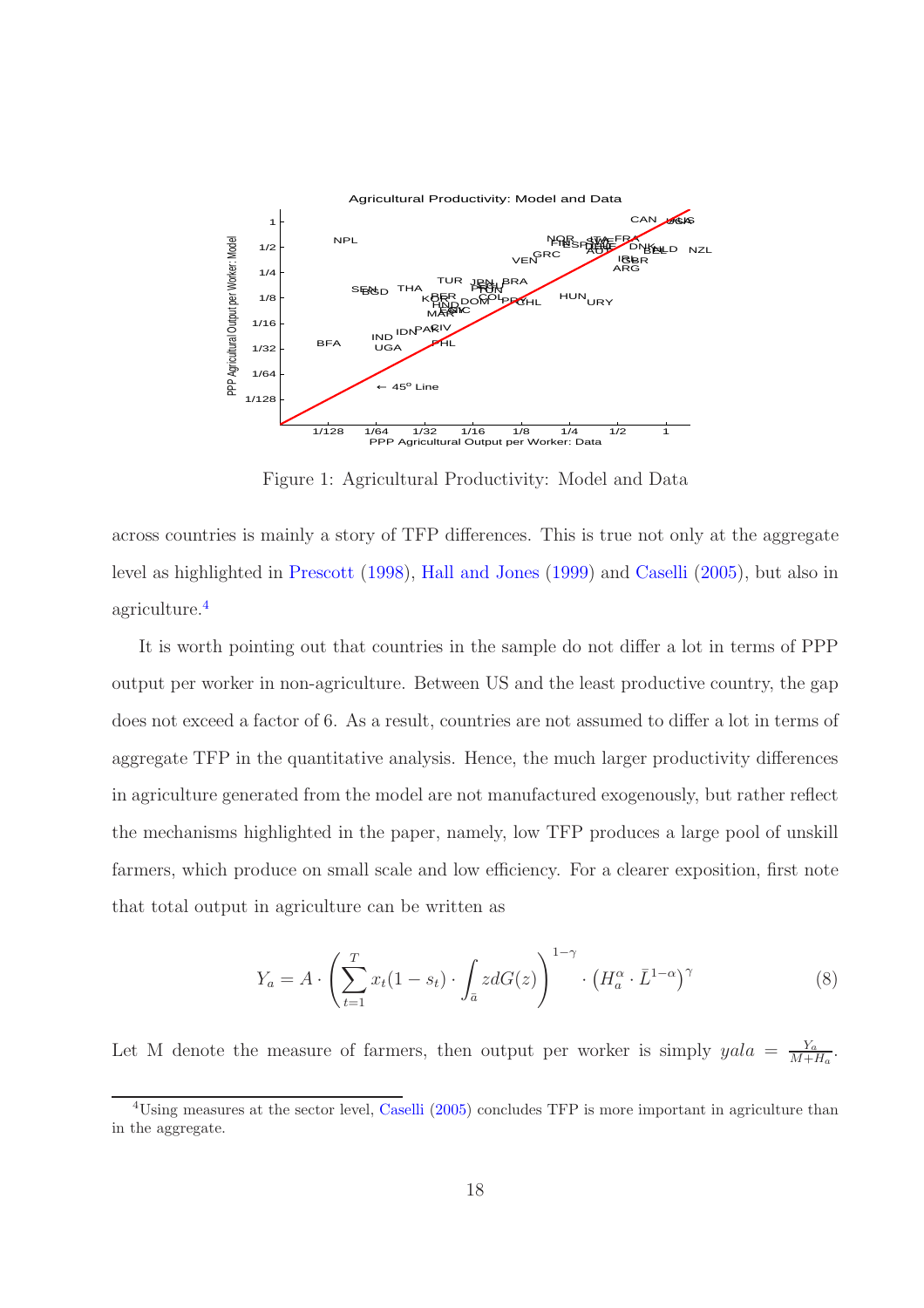Substituting equation (8) into this expression and rearranging terms yields the following expression of agricultural productivity

$$
yala = \underbrace{A}_{TFP} \cdot \underbrace{\left(\sum_{t=1}^{T} x_t (1 - s_t)\right)^{1-\gamma}}_{\text{Intensive Margin}} \cdot \underbrace{\left(E(z|z > \bar{z})\right)^{1-\gamma}}_{\text{Land Per Worker}} \cdot \underbrace{\left(\bar{L}\right)^{(1-\alpha)\gamma}}_{\text{Labor Composition}} \cdot T^{\gamma-1} \tag{9}
$$

Equation (9) offers a nice decomposition of output per worker in agriculture. First of all, Low TFP and poor land endowment decreases agricultural productivity directly. Moreover, TFP also affects the skill profile of farmers, and does to through two distinct margins. The term  $E(z|z > \bar{z})$  is the average skill type of farmers, and captures the extensive margin. As more and more farmers produce in agriculture, the average skill is driven down because the marginal farmer is less and less productive. The term  $\sum_{t=1}^{T} x_t(1-s_t)$  summaries the steepness of the skill profile, and captures the intensive margin. By proposition 1, both terms increase with aggregate productivity, and leverages the impact of TFP on agricultural productivity. To quantify the contribution of each component, consider again the comparison between Burkina Faso and the US. The last column of Table 4 reports how each component contributes to the agricultural productivity differences between these two countries.

|                           | United States Burkina Faso |      |                     |
|---------------------------|----------------------------|------|---------------------|
| Variable                  |                            |      | Contribution<br>(%) |
| TFP                       |                            | 0.21 | 47.4                |
| Extensive Margin          | 4.59                       | 0.61 | 24.3                |
| Intensive Margin          | 16.9                       | 12.9 | 3.3                 |
| Land Per Worker           | 1.62                       | 0.74 | 2.8                 |
| Labor Composition         | 0.18                       | 0.11 | 22.2                |
| Agricultural Productivity | 109                        |      | 100                 |

Table 4: Decomposition of Agricultural Output per Worker

Between these US and Burkina Faso, differences in TFP explain about 50% of the differences in agricultural output per worker. Differences in farmer's skill, extensive margin and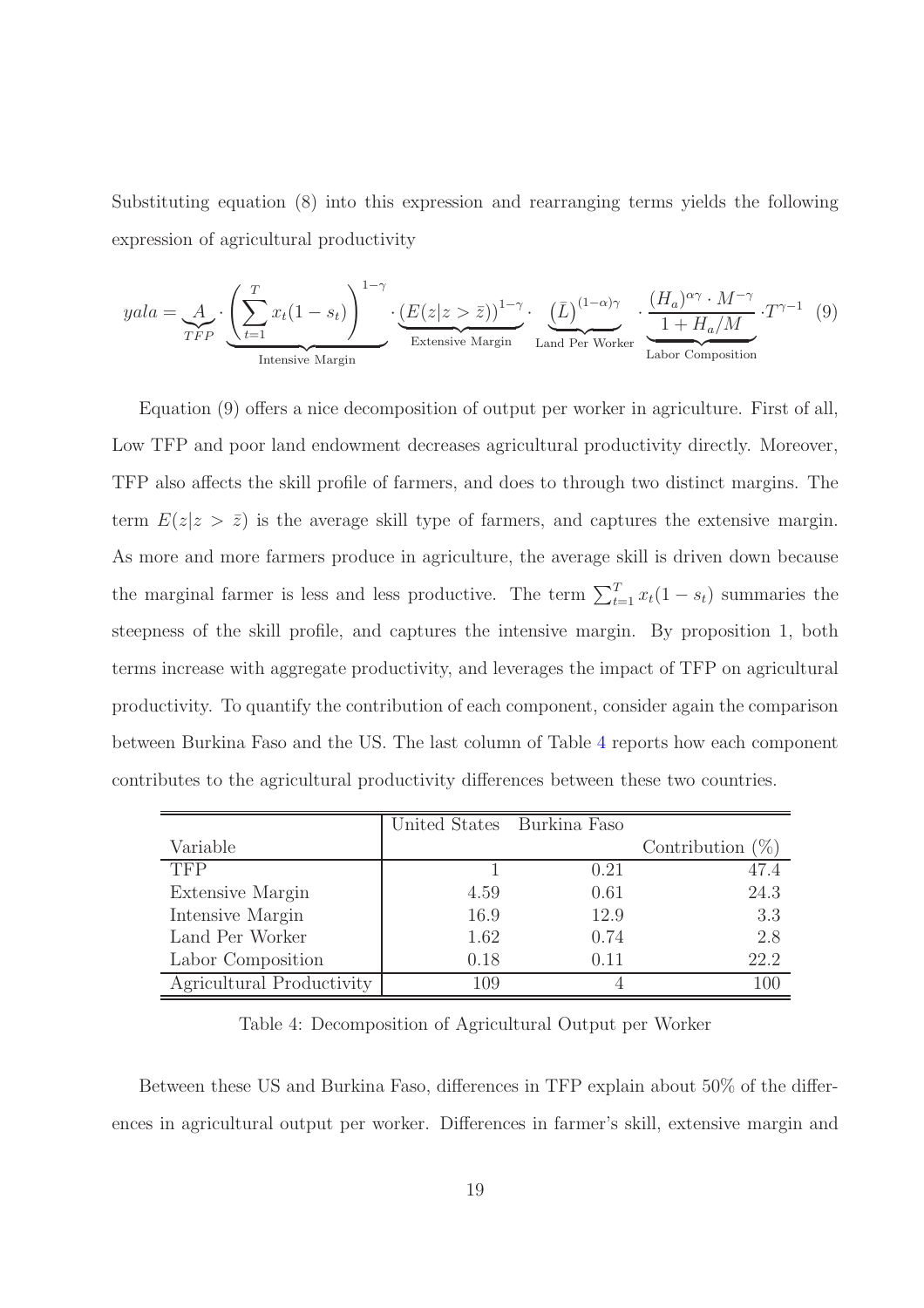intensive margin combined, explains about 30% of the differences in agricultural productivity. Most of the variation in farmer's skill comes through the extensive margin. Exogenous differences in land endowment accounts for less than 3% of the differences in agricultural productivity. The results also suggest that these two countries differ substantially in the composition of agricultural workers. In addition to operating with a bigger plot of land, each farm in high TFP countries employs more worker. This appears consistent with the observation the majority of farms in poor countries are small family farms, with limited input of hired labor.

Given its latent nature, differences in farming skill are unobservable to an economist. Instead of trying to construct reasonable measures of farming skill from the data, a different route is taken here. In the model, there is a unique mapping between the *equilibrium* distribution of skills and the size distribution of farms. Although the former is not observable, the latter is. Moreover, more skilled farmers operate a bigger farm, other things equal. Hence, two observations should follow if farmers in poor countries indeed have lower skill. First, mean farm size should be smaller in poor countries. Indeed, it is. A typical farm in Burkina Faso is only 1/20 the size of a typical farm in the US. Figure 2 plots mean farm size in the model and in the data. The model successfully reproduces the positive correlation between output per worker in agriculture and mean farm size. In the Appendix, the size distributions of some selected countries are plotted against their empirical counterparts. Although the model is not expected to replicate the empirical distribution exactly, it does reproduce one salient feature of the data, namely, the size distribution of farms in low income countries is more skewed to the left. This comes from the fact the there is a larger share of low skill farmers in these countries. The discrepancy between the model distribution and the empirical distribution - the part that a model of skill investment is unable to explain - might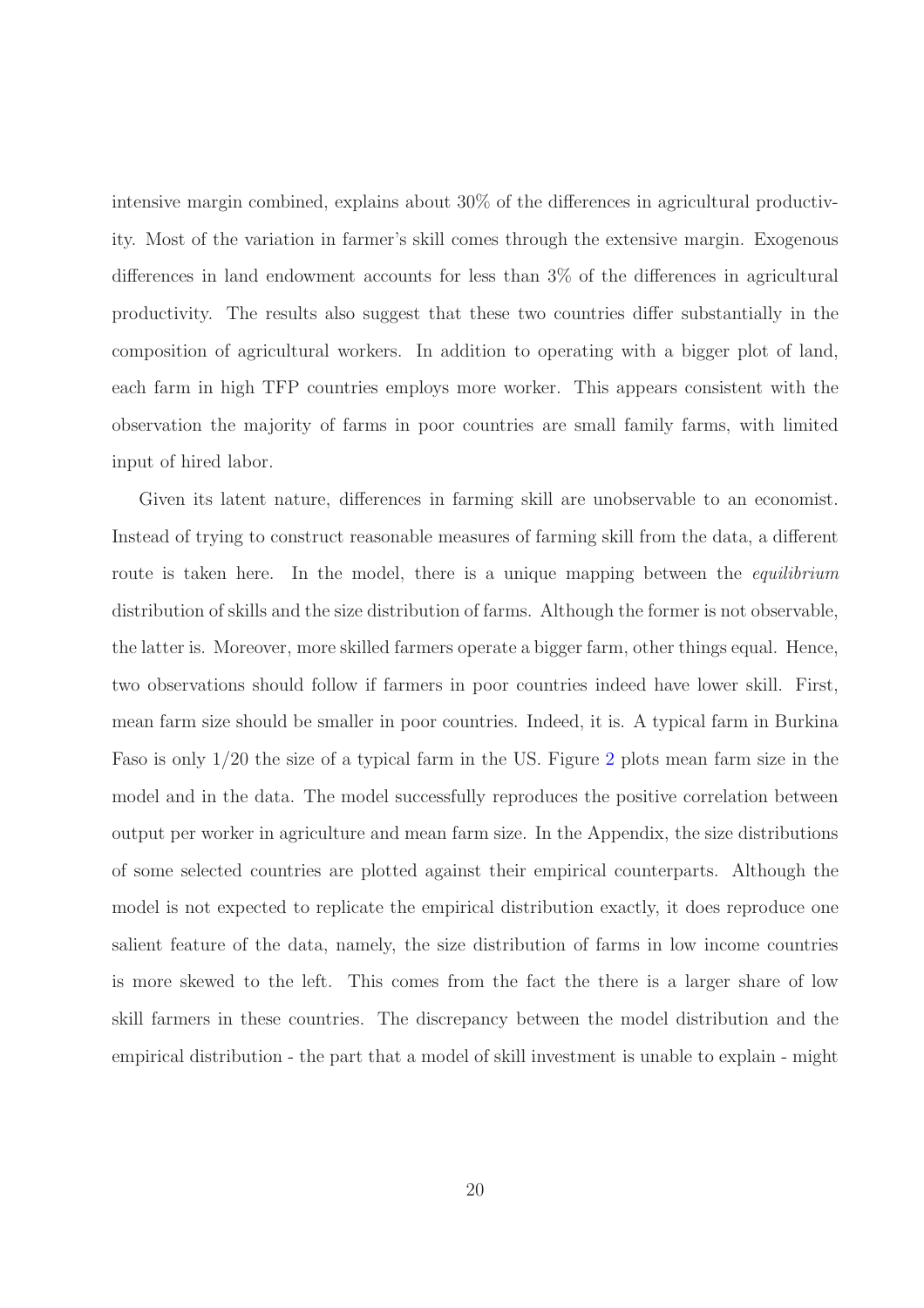imply farm level distortions that are prevalent in developing countries 5 and highlighted in Adamopoulos and Restuccia (2011).



Figure 2: Mean Farm Size: Model and Data

Agriculture, despite its low productivity, absorbs most of the labor force in poor nations. The model performs less well explaining this stylized fact. Figure 3 plots the share of agricultural labor in the model and in the data. For low income countries, the model generally predicts a smaller agricultural labor share than in the data. This is not surprising given that the model is a highly stylized one. It is not at all difficult to list features that can generate a larger share of agricultural labor if included in the model. Among other things, barriers to sectoral labor movements are particularly important to the question posted here. Such barriers are prevalent in developing nations as evidenced by substantial disparities in ruralurban earnings. One famous example is the Hukou system in China that imposes institutional restrictions on immigration from rural villages to urban cities. However, accurate measures of such distortions might be difficult, if at all possible, to obtain for a large set of countries, making the quantitative analysis less rewarding.

Agriculture's share of total output declines as income rises - a macroeconomic implication

<sup>5</sup>For example, restriction on land holding, or subsidy to small farmers.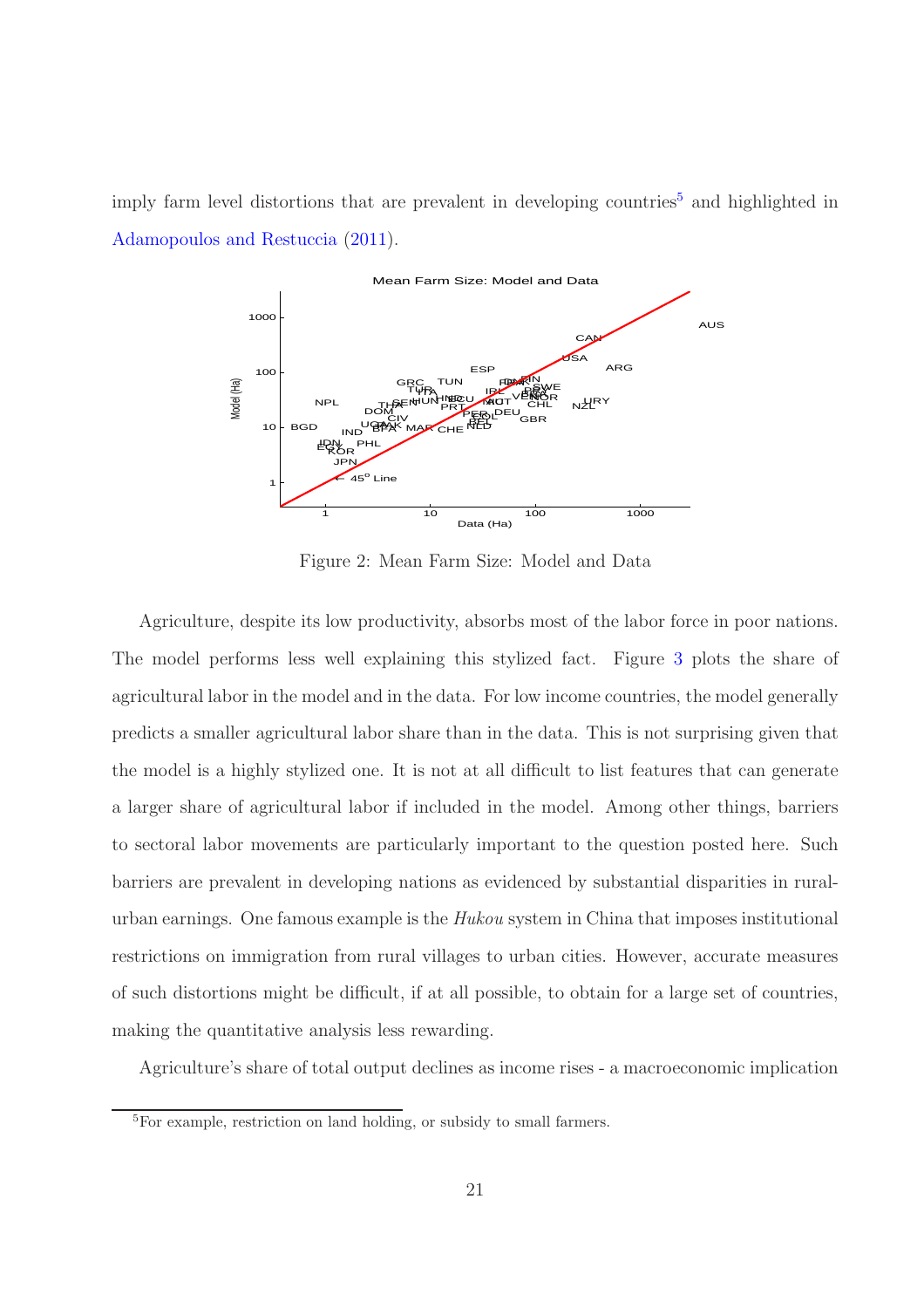

Figure 3: Share of Worker in Agriculture: Model and Data

of Engel's Law. The model predicts agricultural output to be 10% of the aggregate output in the top quintile countries, and 70% in the bottom quintile countries. In the data, the value is 3% and 30%, respectively. One possible explanation is that the model over-predicts the relative price of agricultural output, resulting in a higher agriculture share of GDP when measured at domestic prices. Using ICP data from the World Bank, I compute the relative price between "agricultural consumption" and "nonagricultural consumption" for all available countries.<sup>6</sup> The relative price in 2005 is around 4 times higher in the 10th percentile country, compared to the 90th percentile country. In the model, this relative price ratio is 2.8, which is roughly in line with the data.

## 5.3. Discussion

The model presented in the current paper is a stylized one. In this economy, farming is the job with the highest return. This is at clear odds with the data, even in the most agriculture-advanced countries like the US. However, the focus of this paper is the cross-country comparison of agricultural productivity. It intends to provide an explanation

<sup>6</sup>"Agricultural consumption" is defined as food, non-alcoholic beverage, alcoholic beverage and tobacco. "Nonagricultural consumption" is defined as the rest of individual consumptions plus capital consumption. A similar calculation is done also in Lagakos and Waugh (2010)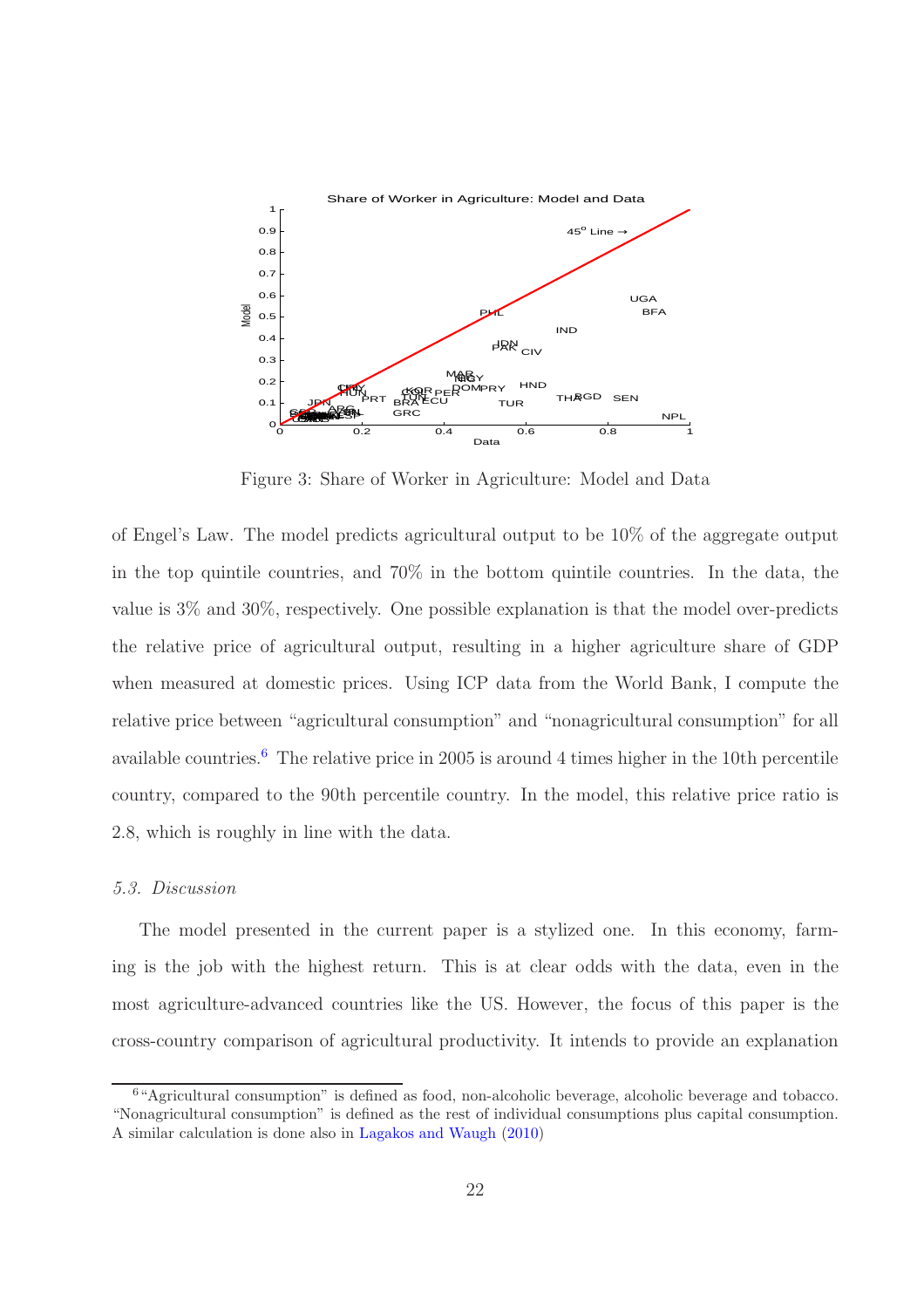of why one country is less productive in agriculture relative to another country. In this respect, missing the level of agricultural productivity does not invalidate the comparison across countries.

The key contribution is to present a framework that embeds skill accumulation in a spanof-control model framework. One the one hand, this specification allows a mapping from the equilibrium distribution of skills to the observable size distribution of farms, making model predictions verifiable. On the other hand, while skill investment is not essential to this mapping in the sense that a non-degenerate size distribution aries even without skill investment, it is critical to the identification of the underlying skill distribution in the benchmark economy. A model without skill investment fails to reproduce the farm size distribution of the US, at least within the family of log-normal skill distributions. A similar finding is reported in Bhattacharya (2009), who shows that skill accumulation is critical to quantitatively explain cross-country variation in firm size distribution and income.

The span-of-control parameter is key to the quantitative results. A higher value of  $\gamma$ implies sharper differences in the division of labor in response to given differences in aggregate productivity. As discussed before, existing estimates of this parameter for the manufacturing sector or the aggregate economy are typically in the ballpark of 0.8. In this respect, the preferred value of 0.6 is a conservative choice. To illustrate this, the model is re-calibrated under the case of  $\gamma = 0.8$ . Then I ask again how much of the differences in agricultural productivity between the US and Burkina Faso can be accounted for by the model, given exogenous TFP and land endowment. The results are summarized in Table 5.

|                |       | United States Burkina Faso Gap |     |
|----------------|-------|--------------------------------|-----|
| $\gamma = 0.6$ | 109   |                                |     |
| $\gamma = 0.8$ | 15.7  | (1.49)                         | 31  |
| Data           | 19930 |                                | 155 |

Table 5: Agricultural Productivity Differences Under Different  $\gamma$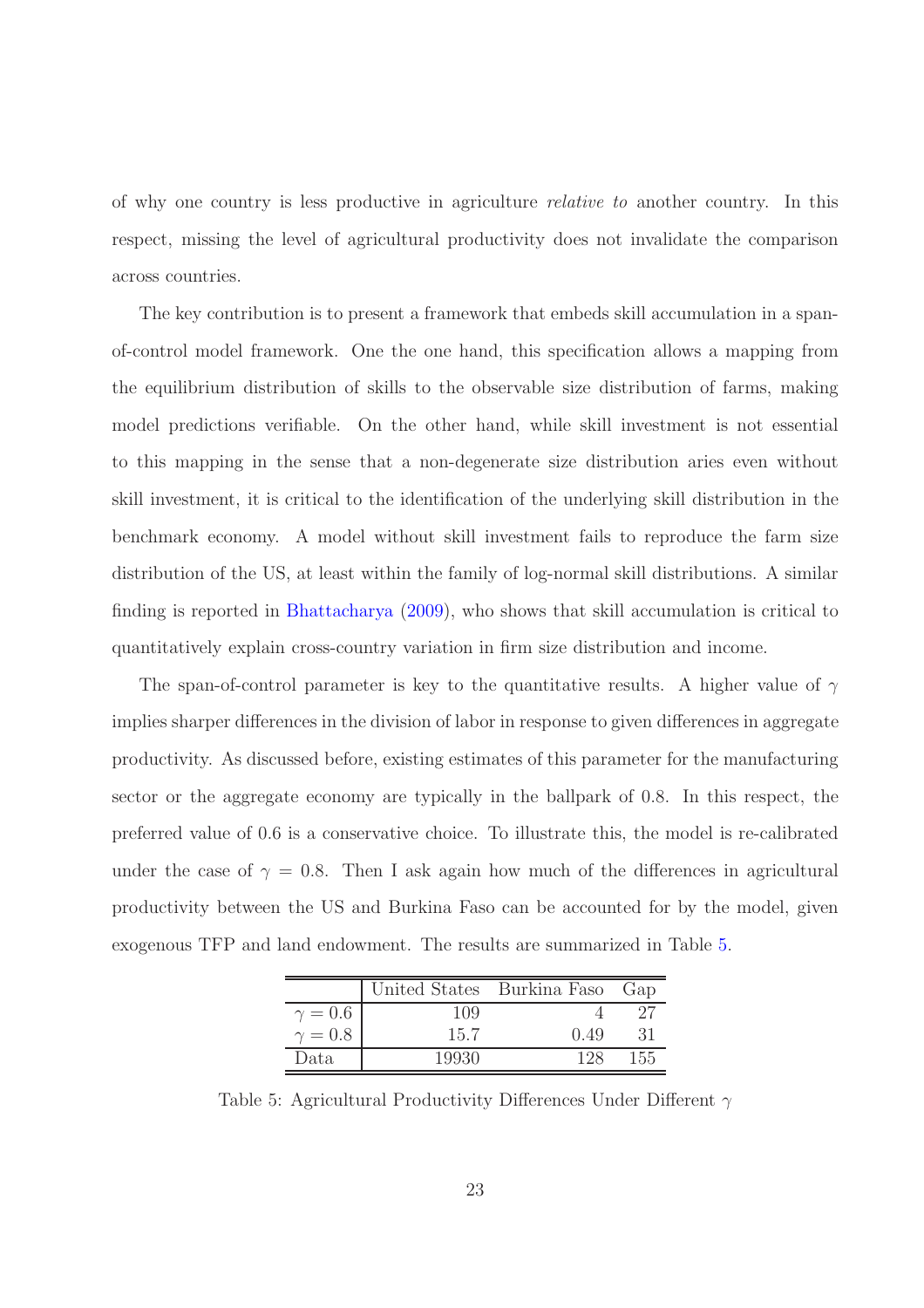The model is able to explain 15% more of the differences in agricultural productivity between US and Burkina Faso when a larger  $\gamma$  is chosen. However, the relative contribution of exogenous and endogenous variables remains more or less the same. With  $\gamma = 0.8$ , TFP accounts for 45% of the differences in agricultural productivity, followed by land endowment per farmer (28%). The role of farmer's skill, however, is reduced. This is not surprising given that the elasticities of both the extensive margin and intensive margin from equation (9) is  $1 - \gamma$ . As a result, a larger  $\gamma$  naturally weakens the importance of skill. Nevertheless, differences in farmer's skill still account for 13% of the differences in output per worker in agriculture.

Restuccia, Yang, and Zhu (2008) explore the impact of intermediate input distortions on agricultural productivity through the *intensive margin*. However, there is evidence suggesting that the extensive margin might also be important. Evenson and Gollin (2003) document a substantial lag in the adoption of modern variety in Sub-Saharan Africa during the 1960s and 1970s. There are two ways skill might affect the use of modern inputs. Through the extensive margin, low skill might impede the farmer's learning of the new variety, and delays the decision of adoption. Through intensive margin, low skill farmers might use modern variety to a less extent if skill is complementary to modern varieties. Quantitative explorations from these angles are left for future work.

#### 6. Conclusion

Productivity differences in agriculture are larger than those in the aggregate, and much larger than the differences in non-agriculture. This paper develops a stylized model to quantify the role of unmeasured skill of farmer's in agricultural production. It is shown that in an economy with low TFP (albeit sector-neutral) , skill formation of farmers is distorted. Low TFP economy is populated with a large pool of farmers with low skill, and the opposite is true in a high TFP economy. Differences in farmer's skill magnify the differences in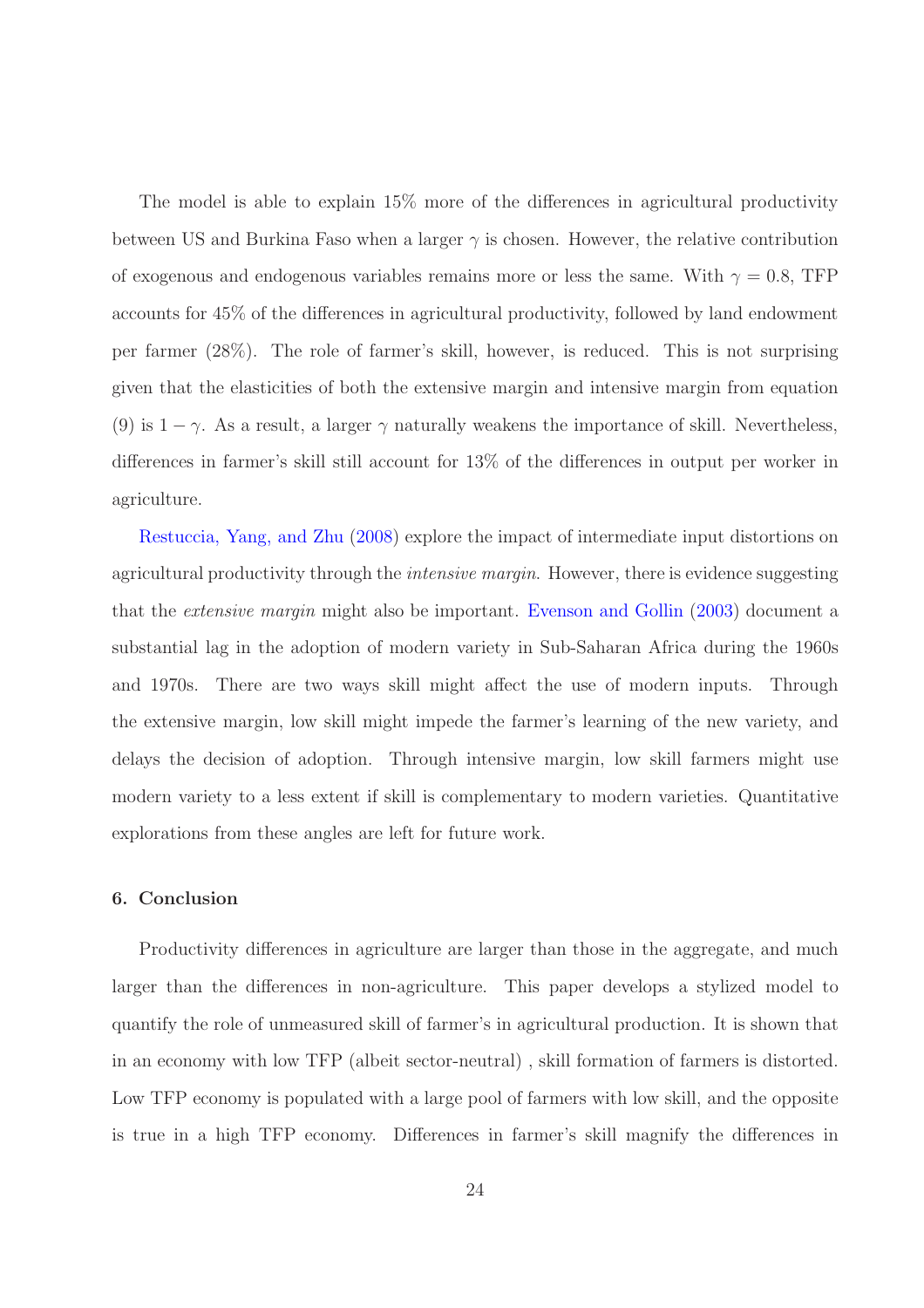agricultural productivity.

The agricultural sector characterized in this paper is "poor but efficient", as articulated in Schultz (1964). Nonetheless, various distortions geared specifically towards agriculture are also important. Distortions such as barriers to sectoral labor movements, and implicit government taxation on agriculture as discussed in Krueger, Schiff, and Valdes (1988) and Anderson (2009), might be key to understand the coexistence of a large labor force and low productivity in agriculture in poor nations. Farm level distortions in the style of Adamopoulos and Restuccia (2011) might be important as well for understanding the dominance of small-scale production in agriculture of poor countries. While eliminating these distortions is important for development in agriculture, public policies favoring better institutions, faster technology adoptions and more efficient markets are of first order importance in improving overall living standards.

#### Appendix A. Data Appendix

- World Census of Agriculture: This is an archive of national agriculture censuses from a wide range of developing and developed countries. FAO processes these national censuses and presents key summary statistics in a common, internationally comparable format. The unit of observation in WCA is a holding - defined as "an economic unit of agricultural production under single management comprising all livestock kept and all land used wholly or partly for agricultural production purposes, without regard to title, legal form, or size". Throughout this paper, I view a holding as identical to a farm. http://www.fao.org/economic/ess/ess-data/ess-wca
- World Development Indicator: Available on line through http://data.worldbank.org/indicator
- Factor Shares in U.S Farming: Data are from National Agriculture Statistics Services administrated by the Department of Agriculture, and can be accessed through http://www.ers.usda.gov/Data/FarmIncome/FinfidmuXls.htm.
- Working Days by Age of Farm Operator: Panel A reports the number of days off the farm. There are 250 working days a year, and the midpoint of the interval is used as the interval average.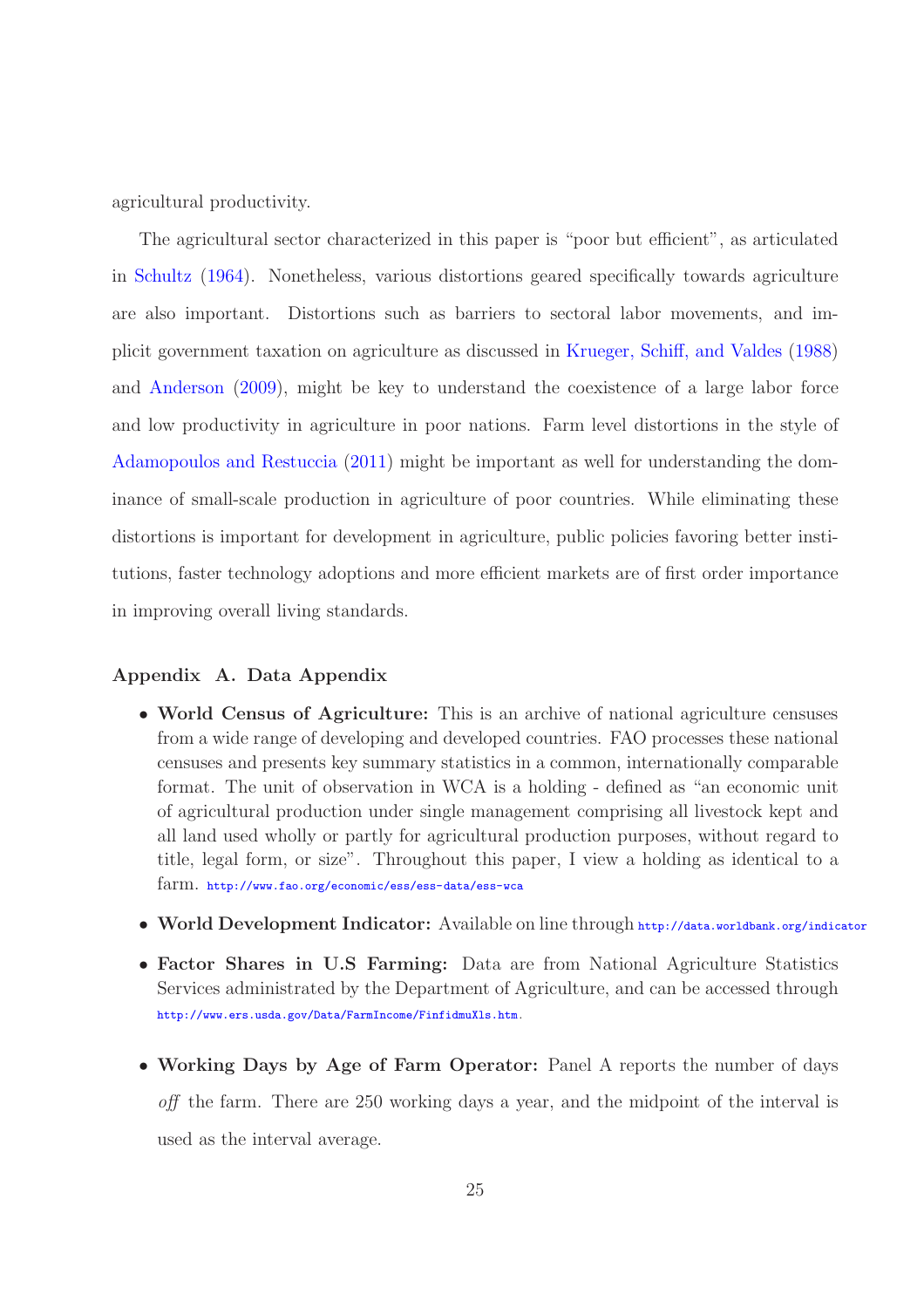| Panel A              |        |         |           |         |         |         |
|----------------------|--------|---------|-----------|---------|---------|---------|
|                      | 25-34  | 35-44   | $45 - 54$ | 55-64   | $65+$   | Total   |
| None                 | 52,938 | 104,375 | 110,380   | 158,629 | 249,512 | 675,834 |
| $1-99$ days          | 18,015 | 29,804  | 25,428    | 27,061  | 19,267  | 119,575 |
| $100-199$ days       | 7,872  | 14,648  | 14,308    | 12,423  | 6,169   | 55,420  |
| $200 \text{ days} +$ | 10,028 | 15,565  | 14,681    | 11,082  | 5,087   | 56,443  |
| Panel B              |        |         |           |         |         |         |
| Work Days $(1000s)$  | 17875  | 33908   | 34478     | 46589   | 66975   |         |
| $%$ Days             | 0.09   | 0.17    | 0.17      | 0.23    | 0.34    |         |

Table A.6: Days off Farm by Age of Operator

# Appendix B. Model Appendix

Appendix B.1. Proofs

# Proof of Lemma 1:

Recall that profit function is linear in skill, i.e.,

$$
\pi(z) = z(1-s) \cdot (1-\gamma) \cdot (P \cdot A)^{\frac{1}{1-\gamma}} \left(\gamma \left(\frac{\alpha}{w}\right)^{\alpha} \left(\frac{1-\alpha}{q}\right)^{1-\alpha}\right)^{\frac{\gamma}{1-\gamma}}
$$

In a stationary equilibrium, the optimal sequence of skill investment is the solution to the following problem

$$
\max_{s_t} : \sum_{t=1}^{T} R^{1-t} \cdot z_t \cdot (1 - s_t)
$$
  
s.t:  $z_{t+1} = z_t (1 + s_t^{\theta})$ 

The optimal path of investment can be solved using backward induction. Clearly,  $s_T = 0$ . The problem at period T-1 can be written as

$$
\max_{s_{T-1}} : z_{T-1}(1 - s_{T-1}) + z_{T-1}(1 + s_{T-1}^{\theta}) \cdot R^{-1}
$$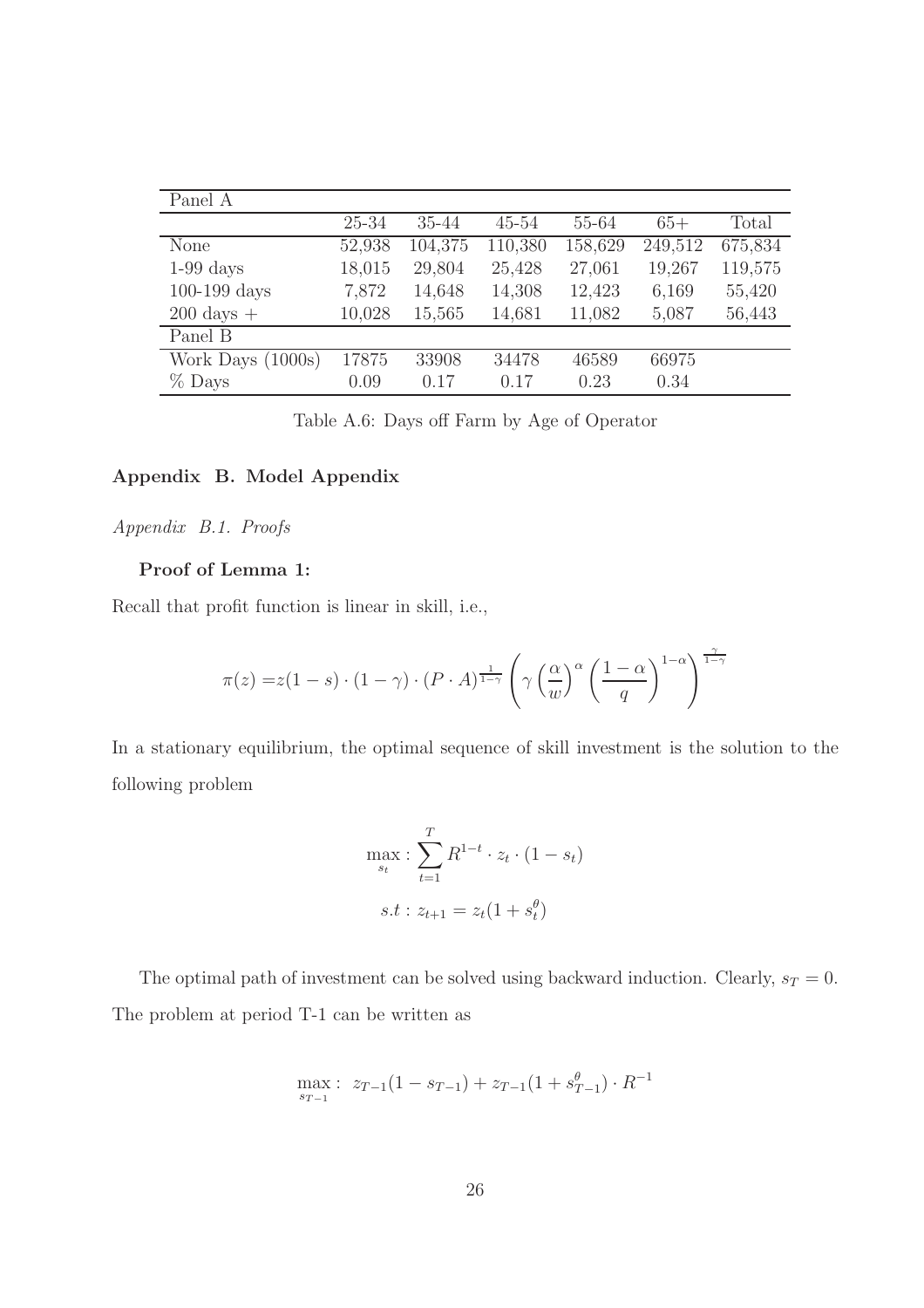the optimal time is given by  $s_{T-1} = \left(\frac{\theta}{R}\right)$  $\frac{\theta}{R}$   $\frac{1}{1-\theta}$ . Now define  $d_{T-1} = (1 - s_{T-1}) + (1 + s_{T-1}^{\theta})/R$ , the problem at period T-2 can be written as

$$
\max_{s_{T-2}} : z_{T-2}(1 - s_{T-2}) + z_{T-2}(1 + s_{T-2}^{\theta}) \cdot d_{T-1} \cdot R^{-1}
$$

The solution has a recursive structure

$$
S_T = 0
$$
  
\n
$$
d_T = 1
$$
  
\n
$$
s_{t-1} = \left(\frac{\theta \cdot d_t}{R}\right)^{\frac{1}{1-\theta}}
$$
  
\n
$$
d_{t-1} = (1 - s_{t-1}) + (1 + s_{t-1}^{\theta})/R
$$

#### Proof of Proposition 1:

Consider two economies with  $A_r = g \cdot A_p$ ,  $g > 1$ , and assume the threshold level of skill and interest rate are the same in these two economies. Equation (4) implies  $q_r = g \cdot q_p$  because, from Lemma 1, optimal time  $s_t$  depends only on interest rate. It follows from equation (5) implies  $p_r = p_p$ , and from the definition of household income that  $Y_r = g \cdot Y_p$ , i.e., household income is proportional to TFP. Aggregate production of agricultural good is also proportional to TFP. However, Equation (6) suggests that demand of agricultural consumption drops by less than a factor of  $g$  in low TFP economy. Excess demand in agriculture pushes up the price of agricultural consumption, and reduces the threshold level of skill in low efficiency economy. This implies a higher labor share in agriculture, and a decline in the supply of nonagricultural good. Interest rate must rise to offset the excess demand of non-agricultural good.

Appendix B.2. Calibration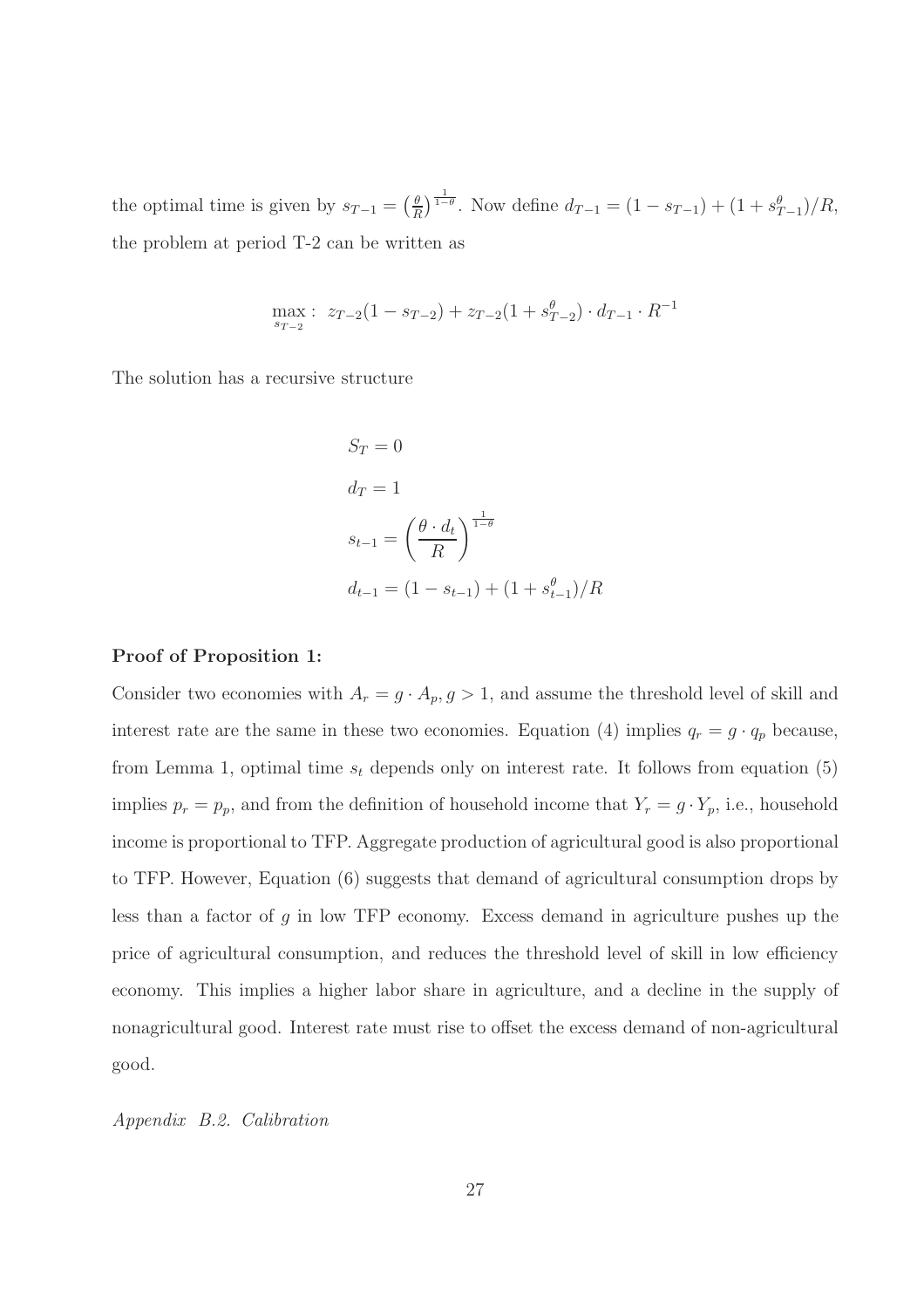| Age        |      |      | $25-34$ 35-44 45-54 55-64 65+      |      |
|------------|------|------|------------------------------------|------|
| Data.      |      |      | $0.09$ $0.17$ $0.17$ $0.23$ $0.34$ |      |
| Model 0.08 | 0.17 | 0.20 | 0.26                               | 0.29 |

Table B.7: Time Share by Age of Operator: Model and Data



Figure B.4: Calibrated Size Distribution



Figure B.5: Implied Distribution of Land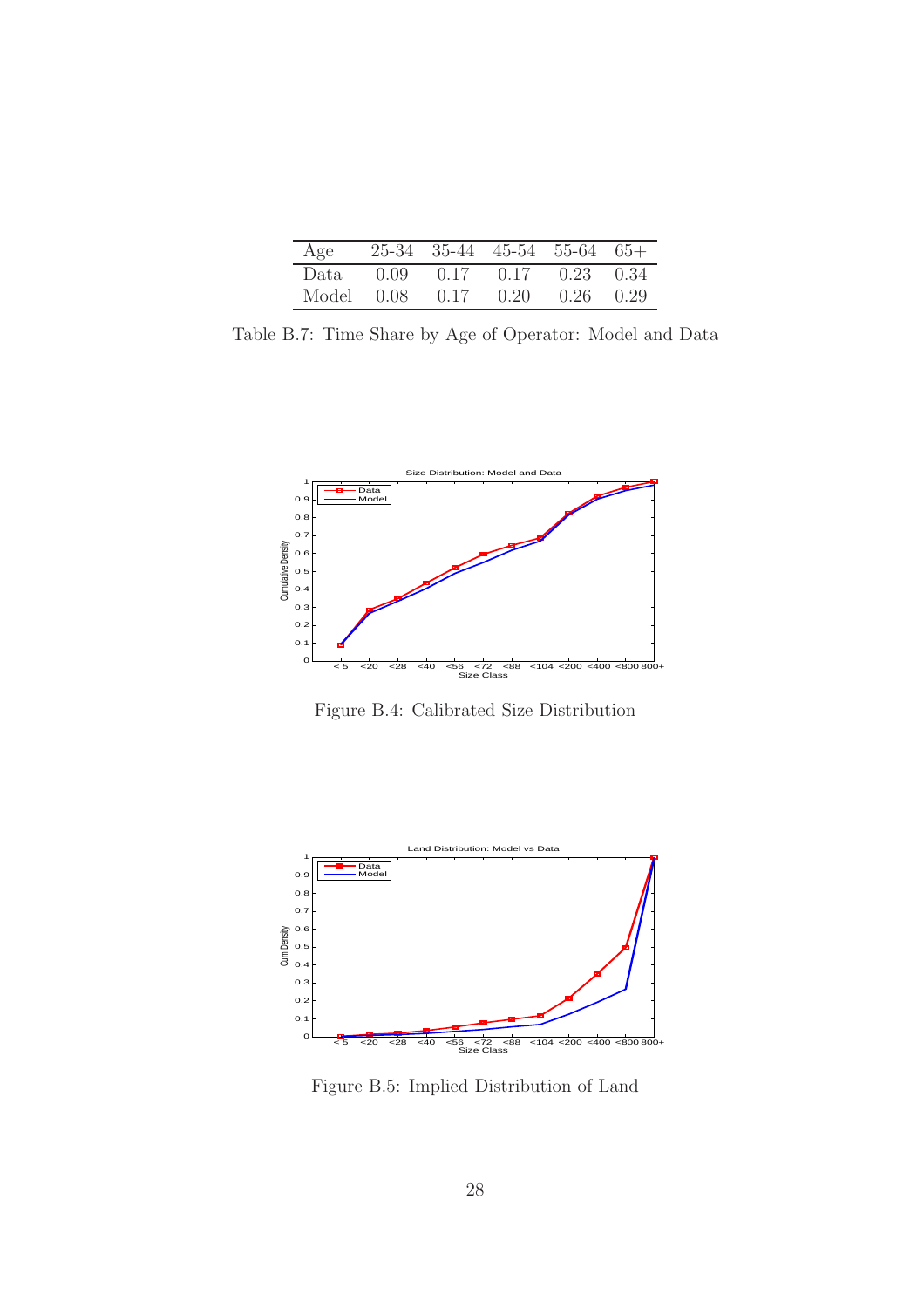

Appendix B.3. Size Distribution of Farms: Model and Data (selected low-income countries)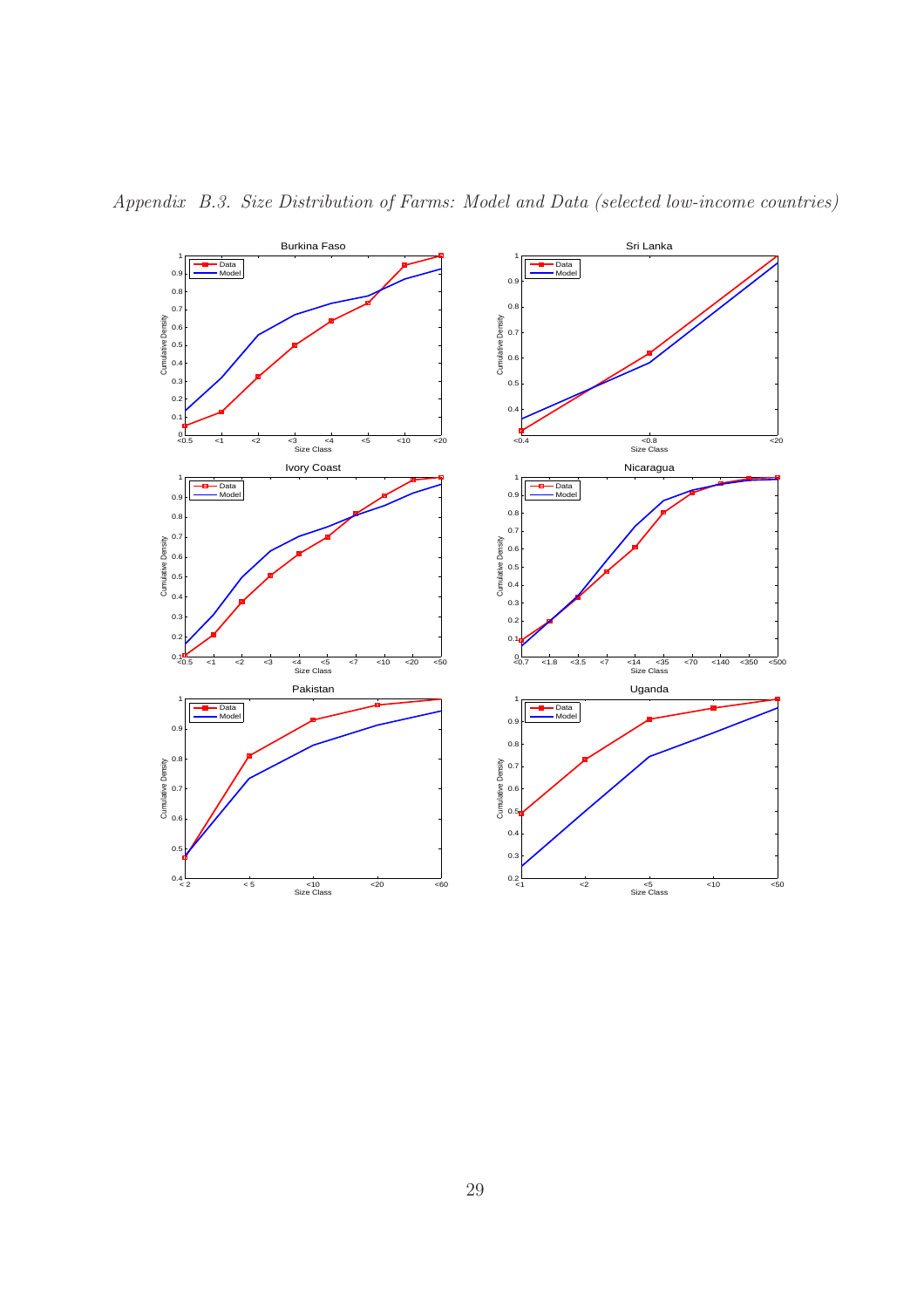

Appendix B.4. Size Distribution of Farms: Model and Data (selected middle-income coun-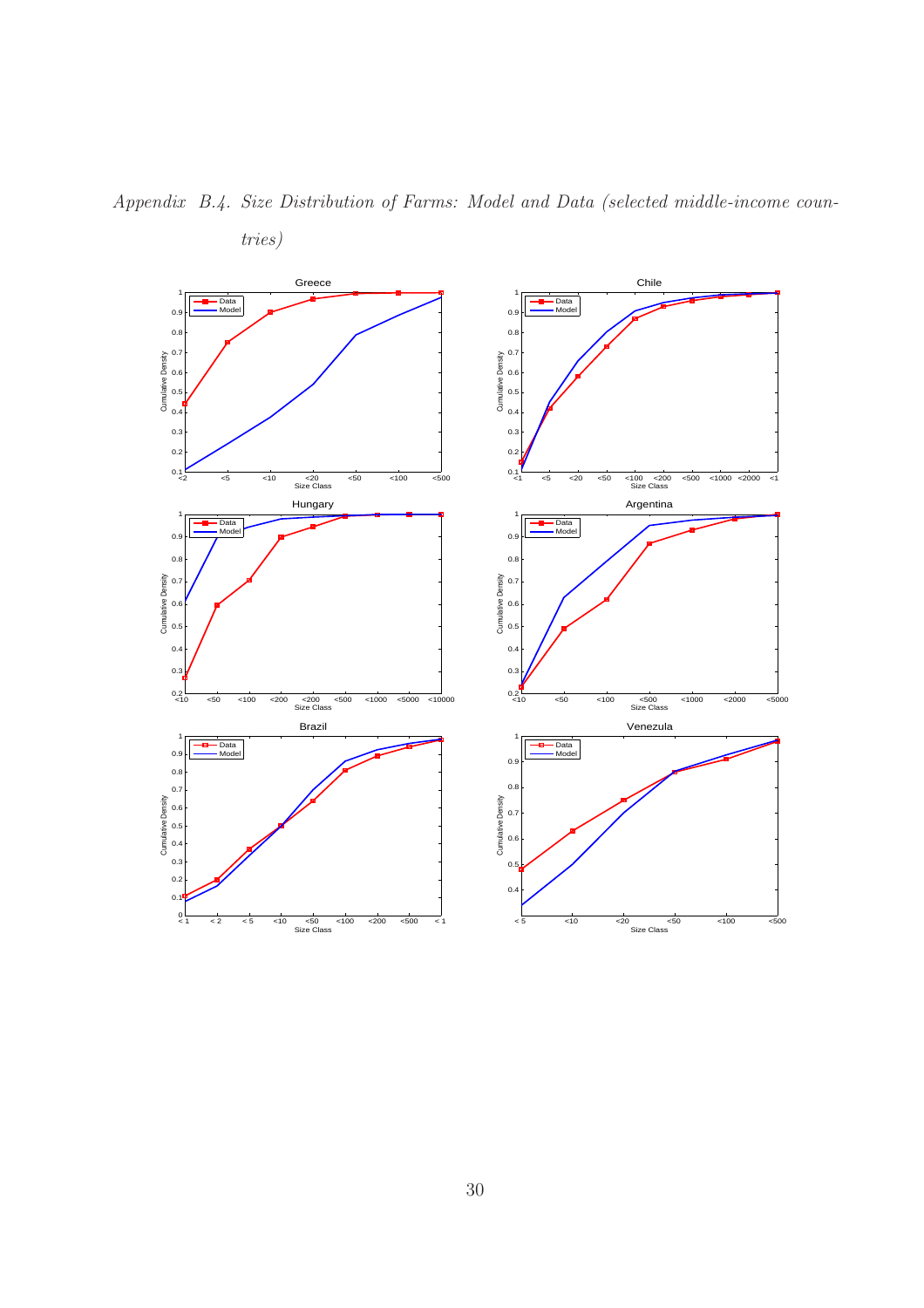

Appendix B.5. Size Distribution of Farms: Model and Data (selected high-income countries)

# References

- Adamopoulos, T., 2006. Transportation Costs, Agricultural Productivity and Cross-Country Income Differences. Working paper.
- Adamopoulos, T., Restuccia, D., 2011. The Size Distribution of Farms and International Productivity Differences. Working paper.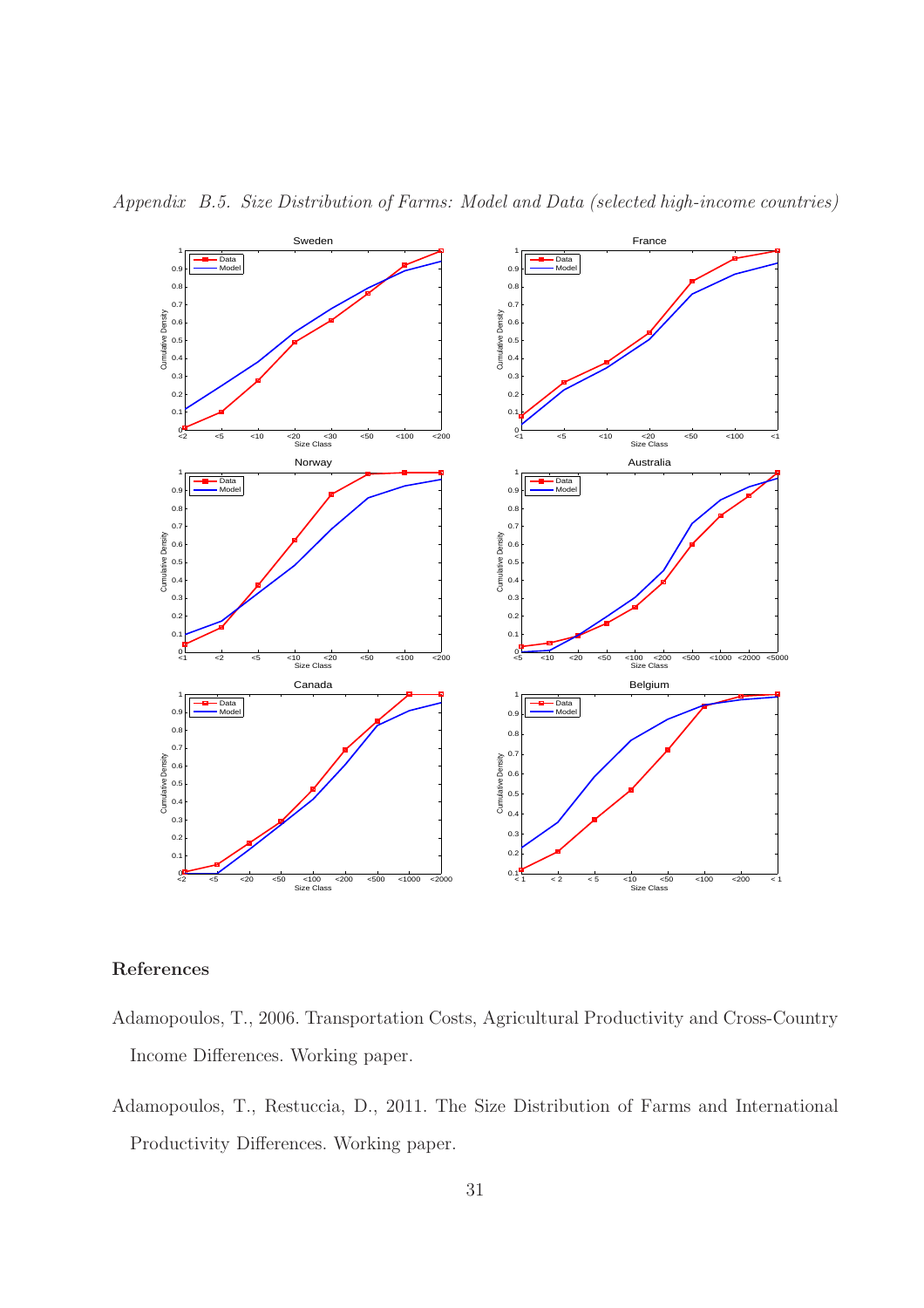- Anderson, K., 2009. Distortions to Agricultural Incentives: A Global Perspective, 1955-2007. The World Bank and Palgrave Macmillan.
- Atkeson, A., Kehoe, P. J., 2005. Modeling and Measuring Organization Capital. The Journal of Political Economics 113 (5), 1431–1475.
- Bhattacharya, D., 2009. Aggregate Barriers, Eestablishment Size and Economic Development. Job market paper.
- Caselli, F., 2005. Accounting For Cross Country Income Differences. In: Aghion, P., Durlauf, S. D. (Eds.), Handbook of Economic Growth. ELSEVIER, pp. 679–741.
- Cordoba, J. C., Ripoll, M., 2007. The Role of Education in Development. Working paper.
- Cornia, G. A., 1985. Farm Size, Land Yields and the Agricultural Production Function: An Analysis for Fifteen Developing Countries. World Development 13 (4), 513–534.
- Erosa, A., Koreshkova, T., Restuccia, D., 2010. How Imporant is Human Capital? A Quantitative Theory Assessment of World Income Inequality. Review of Economic Studies 77 (4), 4121–49.
- Evenson, R. E., Gollin, D., 2003. Assessing the Impact of the Green Revolution, 1960-2000. Science 300 (5672), 758–762.
- Gollin, D., 2008. Nobody's Business but My Own: Self-employment and Small Enterprise in Economic Development. Journal of Monetary Economics 55 (2), 219–233.
- Gollin, D., Parente, S. L., Rogerson, R., 2004. Farm work, Home Work and International Productivity Differences. Review of Ecconomic Dynamics 7 (4), 827–850.
- Gollin, D., Rogerson, R., 2010. Agriculture, Roads, and Economic Development in Uganda. Working paper.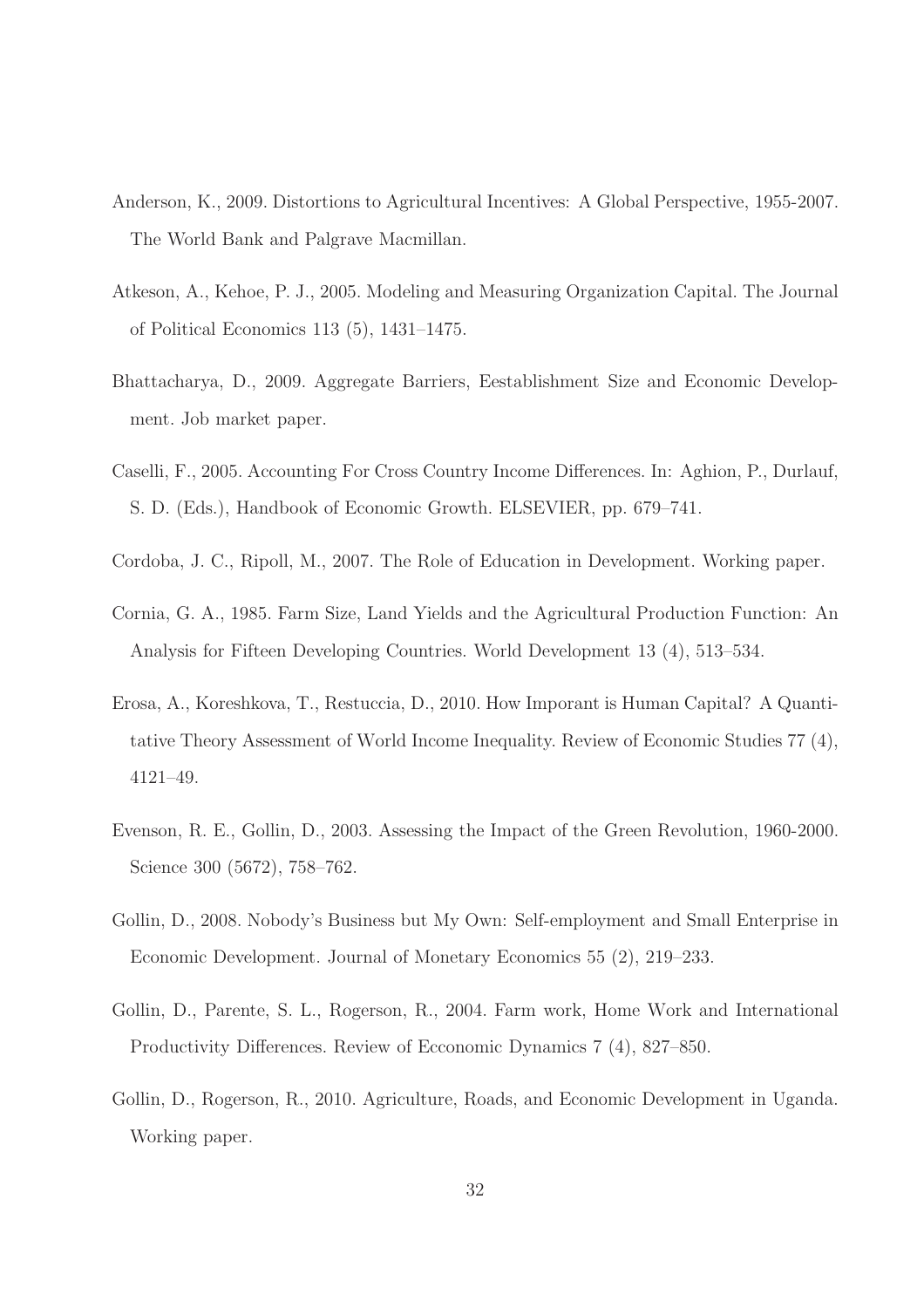- Guner, N., Ventura, G., Yi, X., 2008. Macroeconomic Implications of Size-Dependent Policies. Review of Economic Dynamics 11 (4), 721–744.
- Hall, R. E., Jones, C. I., 1999. Why Some Countries Produces So Much More Output per Worker Than Others. The Quaterly Journal of Economics 114 (1), 83–116.
- Hayami, Y., Ruttan, V. W., 1970. Agricultural Productivity Differences among Countries. The American Economic Review 60 (5), 895–911.
- Herrendorf, B., Valentinyi, A., 2008. Measuring Factor Income Shares at the Sector Level. Review of Economic Dynamics 11 (4), 820–835.
- Krueger, A. O., Schiff, M., Valdes, A., 1988. Agricultural Incentives in Developing Countries: Measuring the Effect of Sectoral and Economywide Policies. World Bank Economic Review  $2(3), 255-271.$
- Kuznets, S., 1971. Economic Growth of Nations. Harvard University Press, Cambridge, MA.
- Lagakos, D., Waugh, M. E., 2010. Specialization, Agriculture, and Cross-Country Productivity Differences. Working paper.
- Lucas, R. E., 1978. On the Size Distribution of Business Firms. Bell Journal of Economics 9 (2), 508–523.
- Manuelli, R., Seshadri, A., 2005. Human Capital and The Wealth of Nations. Working paper.
- Prescott, E. C., 1998. Needed: A Theory of TFP. International Economic Review 39 (3), 525–51.
- Restuccia, D., Rogerson, R., 2008. Policy Distortions and Aggregate Productivity with Heterogeneous Plants. Review of Economic Dynamics 11 (4), 702–720.